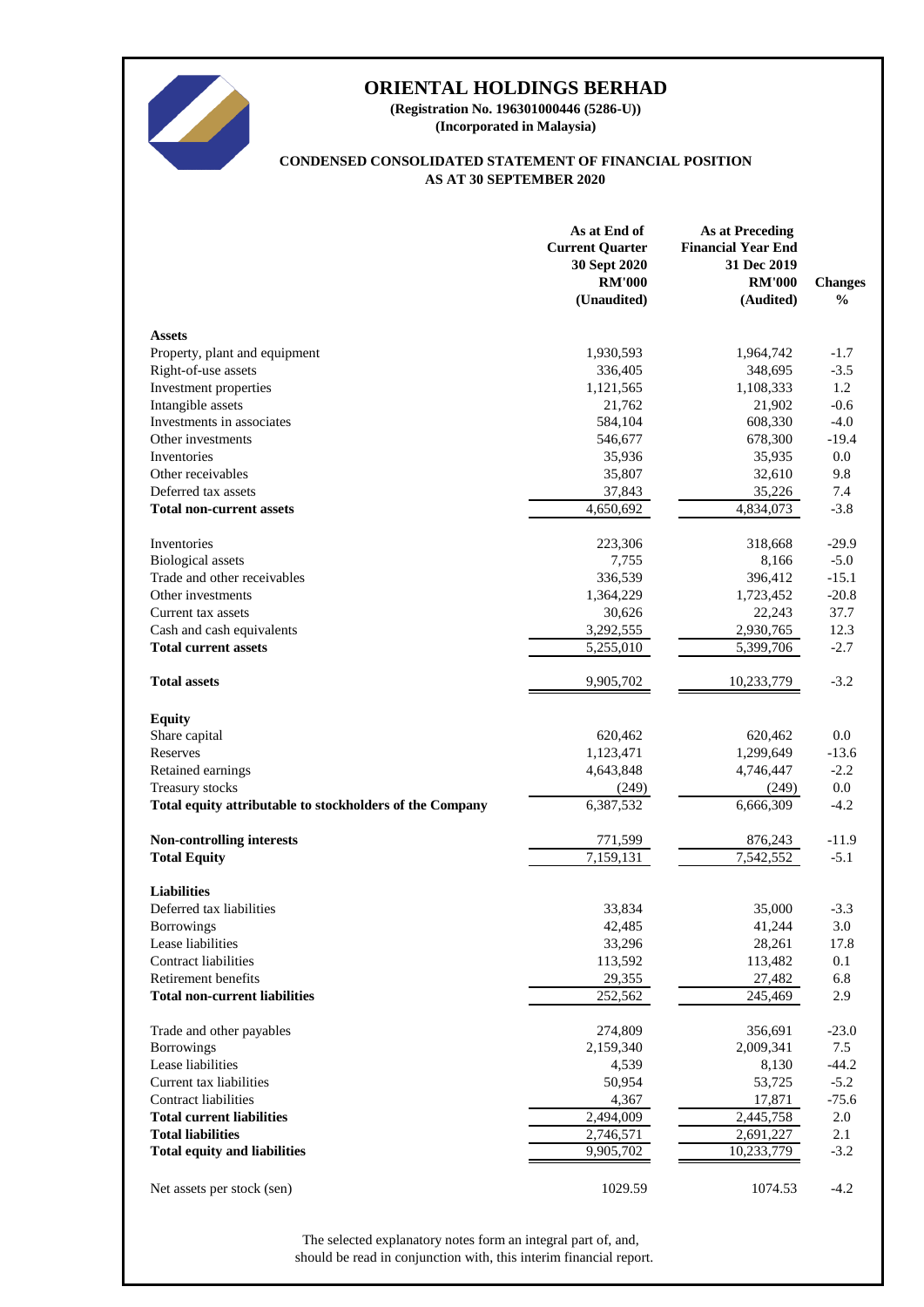

**(Registration No. 196301000446 (5286-U)) (Incorporated in Malaysia)**

# **CONDENSED CONSOLIDATED STATEMENT OF PROFIT OR LOSS AND OTHER COMPREHENSIVE INCOME FOR THE PERIOD ENDED 30 SEPTEMBER 2020**

|                                                                                                              |                                                                                   | <b>Individual Quarter</b>                                                    |                                 |                                                                                                                                            |                                                                                                         |                 |
|--------------------------------------------------------------------------------------------------------------|-----------------------------------------------------------------------------------|------------------------------------------------------------------------------|---------------------------------|--------------------------------------------------------------------------------------------------------------------------------------------|---------------------------------------------------------------------------------------------------------|-----------------|
|                                                                                                              | Current<br>Year<br><b>Ouarter</b><br>30 Sept 2020<br><b>RM'000</b><br>(Unaudited) | Preceding<br>Year<br>Quarter<br>30 Sept 2019<br><b>RM'000</b><br>(Unaudited) | <b>Changes</b><br>$\frac{0}{0}$ | <b>Cumulative Quarters</b><br><b>Current Year</b><br><b>To Date</b><br>(Three quarters to<br>30 Sept 2020)<br><b>RM'000</b><br>(Unaudited) | <b>Preceding Year</b><br>To Date<br>(Three quarters to<br>30 Sept 2019)<br><b>RM'000</b><br>(Unaudited) | Changes<br>$\%$ |
| Revenue                                                                                                      | 948,217                                                                           | 1,263,762                                                                    | $-25.0$                         | 2,374,274                                                                                                                                  | 4,061,598                                                                                               | $-41.5$         |
| <b>Results from operating activities</b>                                                                     | (37, 387)                                                                         | 123,493                                                                      | $-130.3$                        | 27,910                                                                                                                                     | 319,393                                                                                                 | $-91.3$         |
| Finance costs                                                                                                | (4,170)                                                                           | (5,031)                                                                      | 17.1                            | (12, 674)                                                                                                                                  | (14, 672)                                                                                               | 13.6            |
| Share of profits/ (loss) after tax of equity accounted associates                                            | 15,479                                                                            | 13,132                                                                       | 17.9                            | (25, 274)                                                                                                                                  | 33,420                                                                                                  | $-175.6$        |
| (Loss)/ Profit before taxation                                                                               | (26,078)                                                                          | 131,594                                                                      | $-119.8$                        | (10,038)                                                                                                                                   | 338,141                                                                                                 | $-103.0$        |
| Income tax expenses                                                                                          | (8,901)                                                                           | (22,012)                                                                     | 59.6                            | (34,948)                                                                                                                                   | (76, 596)                                                                                               | 54.4            |
| (Loss)/ Profit from continuing operations                                                                    | (34,979)                                                                          | 109,582                                                                      | $-131.9$                        | (44,986)                                                                                                                                   | 261,545                                                                                                 | $-117.2$        |
| Other comprehensive (expense)/ income, net of tax                                                            |                                                                                   |                                                                              |                                 |                                                                                                                                            |                                                                                                         |                 |
| Remeasurement of defined benefit liability                                                                   |                                                                                   | 1,173                                                                        | $-100.0$                        |                                                                                                                                            | 1,173                                                                                                   | $-100.0$        |
| Foreign currency translation differences for foreign operations                                              | (62, 776)                                                                         | (45,770)                                                                     | $-37.2$                         | (49, 891)                                                                                                                                  | (13,975)                                                                                                | $-257.0$        |
| Fair value (loss)/ gain of equity instruments designated at fair value through<br>other comprehensive income | (18,082)                                                                          | (36,930)                                                                     | 51.0                            | (170, 228)                                                                                                                                 | 11,354                                                                                                  | $-1599.3$       |
| Share of other comprehensive (expense)/ income of equity accounted                                           | (1,785)                                                                           | (65)                                                                         | $-2646.2$                       | (1,691)                                                                                                                                    | 7,424                                                                                                   | $-122.8$        |
| Other comprehensive (expense)/ income for the period, net of tax                                             | (82, 643)                                                                         | (81, 592)                                                                    | $-1.3$                          | (221, 810)                                                                                                                                 | 5,976                                                                                                   | $-3811.7$       |
| Total comprehensive (expense)/ income for the period                                                         | (117, 622)                                                                        | 27,990                                                                       | $-520.2$                        | (266, 796)                                                                                                                                 | 267,521                                                                                                 | $-199.7$        |
| (Loss)/ Profit attributable to:                                                                              |                                                                                   |                                                                              |                                 |                                                                                                                                            |                                                                                                         |                 |
| Stockholders of the Company                                                                                  | 14,987                                                                            | 100,484                                                                      | $-85.1$                         | 11,688                                                                                                                                     | 270,963                                                                                                 | $-95.7$         |
| Non-controlling interests                                                                                    | (49,966)                                                                          | 9,098                                                                        | $-649.2$                        | (56, 674)                                                                                                                                  | (9, 418)                                                                                                | $-501.8$        |
| (Loss)/ Profit for the period                                                                                | (34,979)                                                                          | 109,582                                                                      | $-131.9$                        | (44,986)                                                                                                                                   | 261,545                                                                                                 | $-117.2$        |
| Total comprehensive (expense)/ income attributable to:                                                       |                                                                                   |                                                                              |                                 |                                                                                                                                            |                                                                                                         |                 |
| Stockholders of the Company                                                                                  | (41, 492)                                                                         | 19,664                                                                       | $-311.0$                        | (164, 490)                                                                                                                                 | 264,873                                                                                                 | $-162.1$        |
| Non-controlling interests                                                                                    | (76, 130)                                                                         | 8,326                                                                        | $-1014.4$                       | (102, 306)                                                                                                                                 | 2,648                                                                                                   | $-3963.5$       |
| Total comprehensive (expense)/ income for the period                                                         | (117, 622)                                                                        | 27,990                                                                       | $-520.2$                        | (266, 796)                                                                                                                                 | 267,521                                                                                                 | $-199.7$        |
| Weighted average number of stocks in issue ('000)                                                            | 620,362                                                                           | 620,362                                                                      |                                 | 620,362                                                                                                                                    | 620,362                                                                                                 |                 |
| Basic earnings per stock (sen)<br>(based on the weighted average number of stocks)                           | 2.42                                                                              | 16.20                                                                        | $-85.1$                         | 1.88                                                                                                                                       | 43.68                                                                                                   | $-95.7$         |

The selected explanatory notes form an integral part of, and, should be read in conjunction with, this interim financial report.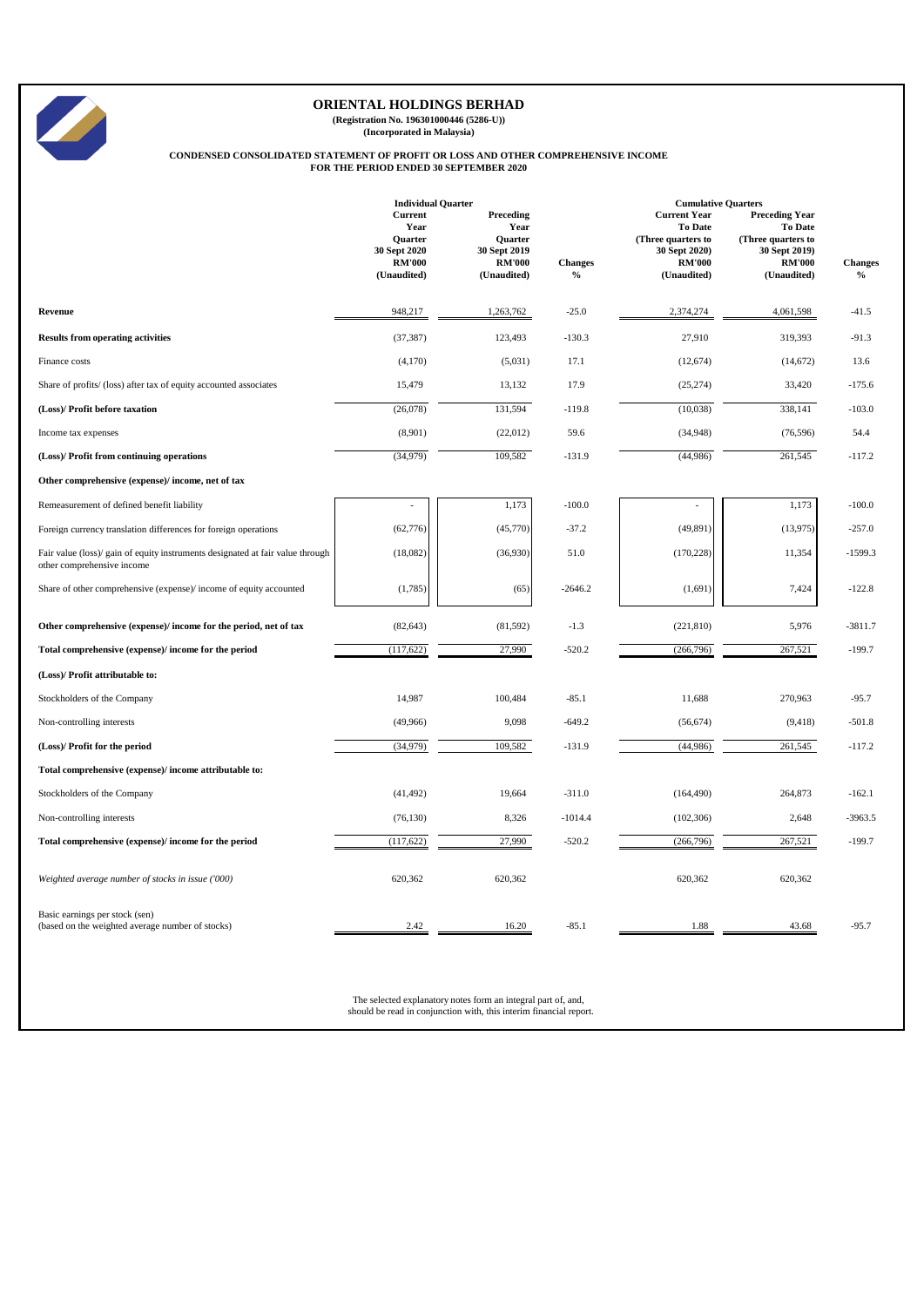

**(Registration No. 196301000446 (5286-U)) (Incorporated in Malaysia)**

#### **CONDENSED CONSOLIDATED STATEMENT OF PROFIT OR LOSS AND OTHER COMPREHENSIVE INCOME FOR THE PERIOD ENDED 30 SEPTEMBER 2020**

|                                                                                        | <b>Individual Quarter</b>                                                                |                                                                                            | <b>Cumulative Quarters</b>                                                             |                                                                                                                                    |  |
|----------------------------------------------------------------------------------------|------------------------------------------------------------------------------------------|--------------------------------------------------------------------------------------------|----------------------------------------------------------------------------------------|------------------------------------------------------------------------------------------------------------------------------------|--|
|                                                                                        | <b>Current</b><br>Year<br><b>Ouarter</b><br>30 Sept 2020<br><b>RM'000</b><br>(Unaudited) | <b>Preceding</b><br>Year<br><b>Ouarter</b><br>30 Sept 2019<br><b>RM'000</b><br>(Unaudited) | <b>Current Year</b><br><b>To Date</b><br>30 Sept 2020)<br><b>RM'000</b><br>(Unaudited) | <b>Preceding Year</b><br><b>To Date</b><br>(Three quarters to (Three quarters to)<br>30 Sept 2019)<br><b>RM'000</b><br>(Unaudited) |  |
| Included in the Total Comprehensive Expense/Income for the period are the followings : |                                                                                          |                                                                                            |                                                                                        |                                                                                                                                    |  |
| Interest income                                                                        | (16, 344)                                                                                | (26, 383)                                                                                  | (60, 279)                                                                              | (77, 977)                                                                                                                          |  |
| Other income including investment income                                               | (5,687)                                                                                  | (1,982)                                                                                    | (8,585)                                                                                | (20, 406)                                                                                                                          |  |
| Interest expense                                                                       | 4,170                                                                                    | 5,031                                                                                      | 12,674                                                                                 | 14,672                                                                                                                             |  |
| Depreciation and amortisation                                                          | 37,053                                                                                   | 37,138                                                                                     | 111,068                                                                                | 109,637                                                                                                                            |  |
| Bad debts written off/ (recovered)                                                     | 166                                                                                      | $\qquad \qquad -$                                                                          | (356)                                                                                  | (21)                                                                                                                               |  |
| Write down of inventories                                                              | 1,106                                                                                    | 1,386                                                                                      | 1,484                                                                                  | 2,118                                                                                                                              |  |
| Write off of property, plant and equipment                                             | 19                                                                                       | 329                                                                                        | 63                                                                                     | 614                                                                                                                                |  |
| Loss/ (Gain) on disposal of investments                                                | 368                                                                                      | 38                                                                                         | 97                                                                                     | (11)                                                                                                                               |  |
| Gain on disposal of property, plant and equipment                                      | (277)                                                                                    | (3,483)                                                                                    | (1,111)                                                                                | (4,228)                                                                                                                            |  |
| Provision/ (Reversal) of impairment loss on assets                                     | 555                                                                                      | 207                                                                                        | (1)                                                                                    | $\overline{\phantom{0}}$                                                                                                           |  |
| Unrealised foreign exchange loss/ (gain)                                               | 98,035                                                                                   | (7, 324)                                                                                   | 114,888                                                                                | 8,557                                                                                                                              |  |
| Realised foreign exchange loss/ (gain)                                                 | 1,069                                                                                    | 1,723                                                                                      | (3,884)                                                                                | 5,333                                                                                                                              |  |

The selected explanatory notes form an integral part of, and, should be read in conjunction with, this interim financial report.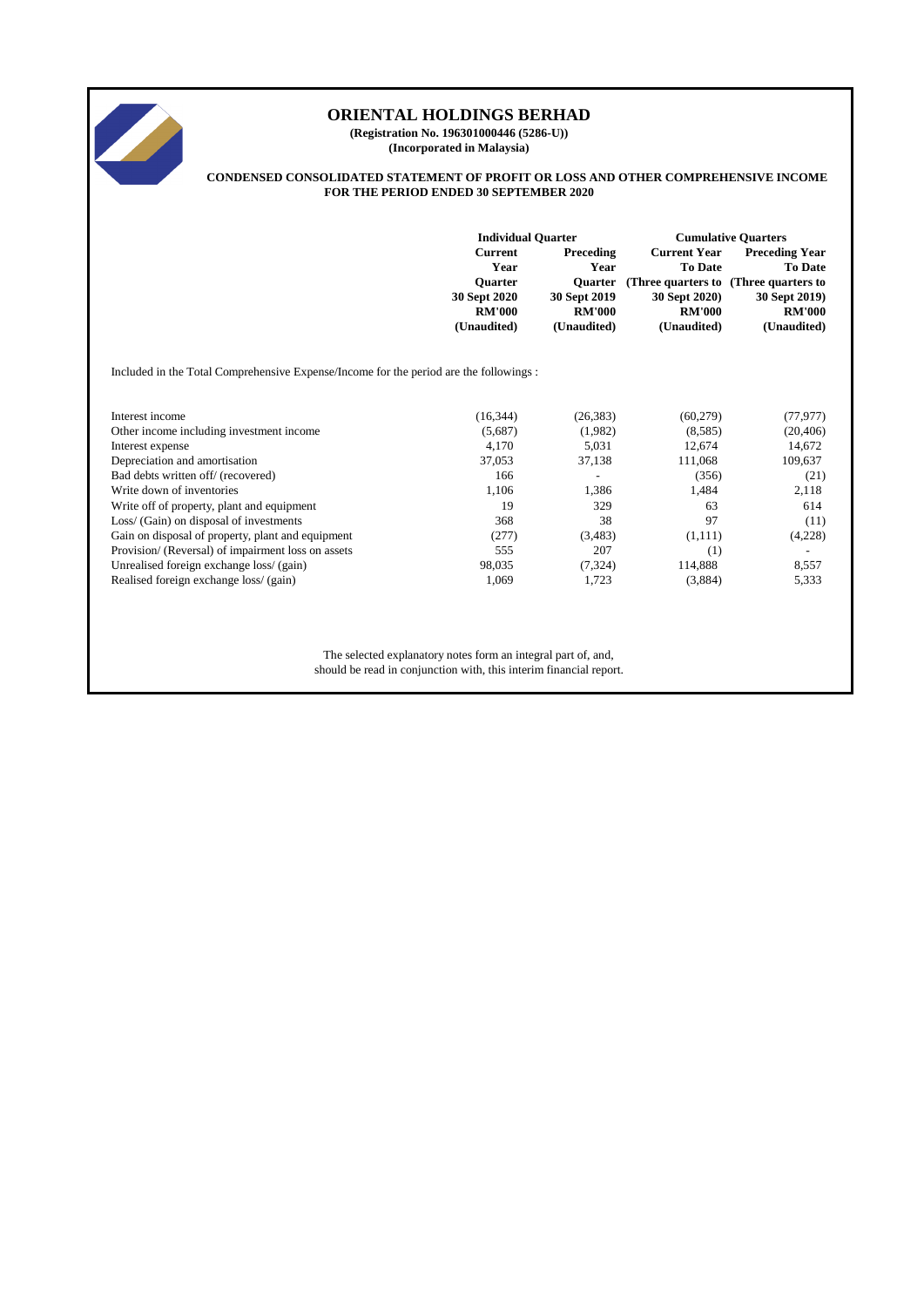

**(Registration No. 196301000446 (5286-U)) (Incorporated in Malaysia)**

#### **CONDENSED CONSOLIDATED STATEMENT OF CHANGES IN EQUITY FOR THE PERIOD ENDED 30 SEPTEMBER 2020**

|                                                                    | Attributable to stockholders of the Company<br>Non-distributable<br><b>Distributable</b><br>→ |                               |                                     |                           |                             |                                    |              |                              |                         |
|--------------------------------------------------------------------|-----------------------------------------------------------------------------------------------|-------------------------------|-------------------------------------|---------------------------|-----------------------------|------------------------------------|--------------|------------------------------|-------------------------|
|                                                                    | <b>Share</b><br>capital                                                                       | <b>Translation</b><br>reserve | <b>Fair value</b><br>reserve        | <b>Treasury</b><br>stocks | <b>Retained</b><br>earnings | Capital<br>reserve                 | <b>Total</b> | Non-controlling<br>interests | <b>Total</b><br>equity  |
| In thousands of RM<br>At 1 January 2019                            | 620,462                                                                                       | 842,404                       | 385,813                             | (249)                     | 4,679,331                   | 40,248                             | 6,568,009    | 868,256                      | 7,436,265               |
| Remeasurement of defined benefit liability                         |                                                                                               | $\sim$                        | $\overline{a}$                      |                           | 548                         | L.                                 | 548          | 625                          | 1,173                   |
| Foreign currency translation differences for foreign operations    |                                                                                               | (19, 349)                     |                                     |                           |                             |                                    | (19, 349)    | 5,374                        | (13, 975)               |
| Fair value of financial assets                                     |                                                                                               |                               | 5,287                               |                           |                             |                                    | 5,287        | 6,067                        | 11,354                  |
| Share of other comprehensive income of equity accounted associates |                                                                                               | $\sim$                        | 7,424                               | $\sim$                    |                             | $\overline{a}$                     | 7,424        |                              | 7,424                   |
| Total other comprehensive (expense)/ income for the period         | $\overline{a}$                                                                                | (19, 349)                     | 12,711                              | $\sim$                    | 548                         | $\sim$                             | (6,090)      | 12,066                       | 5,976                   |
| Profit/ (Loss) for the period                                      | $\overline{\phantom{a}}$                                                                      | ٠                             | $\overline{\phantom{a}}$            | $\sim$                    | 270,963                     | $\overline{\phantom{a}}$           | 270,963      | (9, 418)                     | 261,545                 |
| Total comprehensive (expense)/ income for the period               | $\overline{a}$                                                                                | (19, 349)                     | 12,711                              | $\sim$                    | 271.511                     | $\overline{\phantom{a}}$           | 264,873      | 2,648                        | 267,521                 |
| Dividends to stockholders                                          |                                                                                               | $\sim$                        | $\overline{a}$                      | $\sim$                    | (210,923)                   | $\overline{a}$                     | (210,923)    | ÷.                           | (210, 923)              |
| Dividends paid to non-controlling interests                        | $\overline{\phantom{0}}$                                                                      | $\sim$                        | $\overline{\phantom{a}}$            | $\sim$                    | $\overline{\phantom{a}}$    | $\overline{\phantom{a}}$           | $\sim$       | (10,703)                     | (10,703)                |
| Total transactions with owners                                     | $\overline{a}$<br>620,462                                                                     | $\sim$<br>823,055             | $\overline{\phantom{a}}$<br>398,524 | $\sim$<br>(249)           | (210, 923)<br>4,739,919     | $\overline{\phantom{a}}$<br>40,248 | (210, 923)   | (10,703)<br>860,201          | (221, 626)<br>7,482,160 |
| At 30 September 2019                                               |                                                                                               |                               |                                     |                           |                             |                                    | 6,621,959    |                              |                         |
| In thousands of RM                                                 |                                                                                               |                               |                                     |                           |                             |                                    |              |                              |                         |
| At 1 January 2020                                                  | 620,462                                                                                       | 858,453                       | 400,948                             | (249)                     | 4,746,447                   | 40,248                             | 6,666,309    | 876,243                      | 7,542,552               |
| Foreign currency translation differences for foreign operations    |                                                                                               | (19, 175)                     |                                     |                           |                             |                                    | (19, 175)    | (30,716)                     | (49, 891)               |
| Fair value of financial assets                                     |                                                                                               |                               | (155, 312)                          |                           |                             |                                    | (155, 312)   | (14,916)                     | (170, 228)              |
| Share of other comprehensive expense of equity accounted           |                                                                                               |                               |                                     |                           |                             |                                    |              |                              |                         |
| associates                                                         |                                                                                               |                               | (1,691)                             |                           |                             |                                    | (1,691)      |                              | (1,691)                 |
| Total other comprehensive expense for the period                   | $\overline{a}$                                                                                | (19, 175)                     | (157,003)                           | $\sim$                    |                             | ÷,                                 | (176, 178)   | (45, 632)                    | (221, 810)              |
| Profit/ (Loss) for the period                                      |                                                                                               |                               |                                     | $\sim$                    | 11,688                      | $\sim$                             | 11,688       | (56, 674)                    | (44,986)                |
| Total comprehensive (expense)/income for the period                | $\overline{\phantom{a}}$                                                                      | (19, 175)                     | (157,003)                           | $\sim$                    | 11,688                      | $\sim$                             | (164, 490)   | (102, 306)                   | (266,796)               |
| Dividends to stockholders                                          |                                                                                               |                               |                                     | $\overline{\phantom{a}}$  | (111,665)                   | $\sim$                             | (111, 665)   | $\sim$                       | (111, 665)              |
| Dividends paid to non-controlling interests                        |                                                                                               |                               |                                     |                           |                             |                                    |              | (8,880)                      | (8,880)                 |
| Changes in ownership interests in a subsidiary                     |                                                                                               |                               |                                     |                           | (2,622)                     | L,                                 | (2,622)      | 2,622                        |                         |
| Share issued to non-controlling interests                          | $\overline{\phantom{a}}$                                                                      | $\overline{\phantom{a}}$      | $\overline{\phantom{a}}$            | $\sim$                    | $\overline{\phantom{a}}$    | $\overline{\phantom{a}}$           | $\sim$       | 3,920                        | 3,920                   |
| Total transactions with owners                                     | $\overline{a}$                                                                                | $\sim$                        | $\overline{\phantom{a}}$            | $\sim$                    | (114, 287)                  | $\sim$                             | (114, 287)   | (2, 338)                     | (116, 625)              |
| At 30 September 2020                                               | 620,462                                                                                       | 839,278                       | 243,945                             | (249)                     | 4,643,848                   | 40,248                             | 6,387,532    | 771,599                      | 7,159,131               |

The selected explanatory notes form an integral part of, and, should be read in conjunction with, this interim financial report.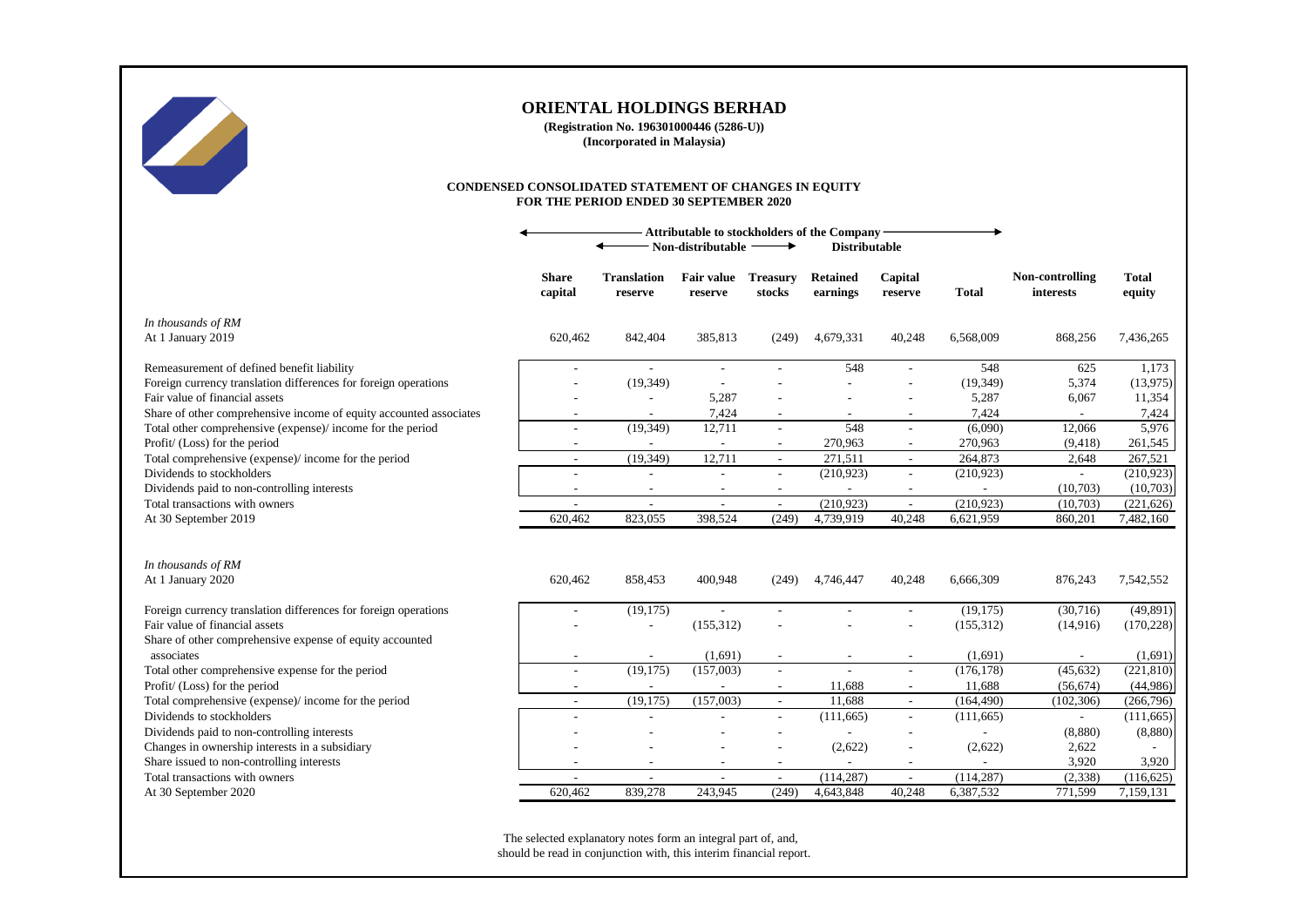

**(Registration No. 196301000446 (5286-U)) (Incorporated in Malaysia)**

# **CONDENSED CONSOLIDATED STATEMENT OF CASH FLOWS FOR THE PERIOD ENDED 30 SEPTEMBER 2020**

|                                                     | <b>Current Year</b><br><b>To Date</b><br>30 Sept 2020)<br><b>RM'000</b><br>(Unaudited) | <b>Preceding Year</b><br><b>To Date</b><br>(Three quarters to (Three quarters to<br>30 Sept 2019)<br><b>RM'000</b><br>(Unaudited) |
|-----------------------------------------------------|----------------------------------------------------------------------------------------|-----------------------------------------------------------------------------------------------------------------------------------|
| <b>CASH FLOWS FROM OPERATING ACTIVITIES</b>         |                                                                                        |                                                                                                                                   |
| (Loss)/ Profit before tax                           | (10,038)                                                                               | 338,141                                                                                                                           |
| Adjustments for:<br>Non-cash items                  | 226,721                                                                                | 124,051                                                                                                                           |
| Non-operating items                                 | (31,757)                                                                               | (121, 371)                                                                                                                        |
| Operating profit before working capital changes     | 184,926                                                                                | 340,821                                                                                                                           |
| Changes in working capital                          | 61,696                                                                                 | 16,636                                                                                                                            |
| Cash flow from operating activities                 | 246,622                                                                                | 357,457                                                                                                                           |
| Dividend received, net                              | 13,038                                                                                 | 34,669                                                                                                                            |
| Tax paid                                            | (49, 593)                                                                              | (84, 334)                                                                                                                         |
| Interest paid                                       | (12,276)                                                                               | (13,759)                                                                                                                          |
| Payment of retirement benefits                      | (213)                                                                                  | (92)                                                                                                                              |
| Net cash flows from operating activities            | 197,578                                                                                | 293,941                                                                                                                           |
| CASH FLOWS FROM INVESTING ACTIVITIES                |                                                                                        |                                                                                                                                   |
| Capital expenditure                                 | (107, 860)                                                                             | (194, 837)                                                                                                                        |
| Purchase of investments                             | (104, 564)                                                                             | (96)                                                                                                                              |
| Proceeds from disposal of investments               | 64,970                                                                                 | 24,918                                                                                                                            |
| Interest received                                   | 62,616                                                                                 | 74,226                                                                                                                            |
| Decrease in short term investments, net             | 352,990                                                                                | 51,478                                                                                                                            |
| Net cash flows from/ (used in) investing activities | 268,152                                                                                | (44, 311)                                                                                                                         |
|                                                     |                                                                                        |                                                                                                                                   |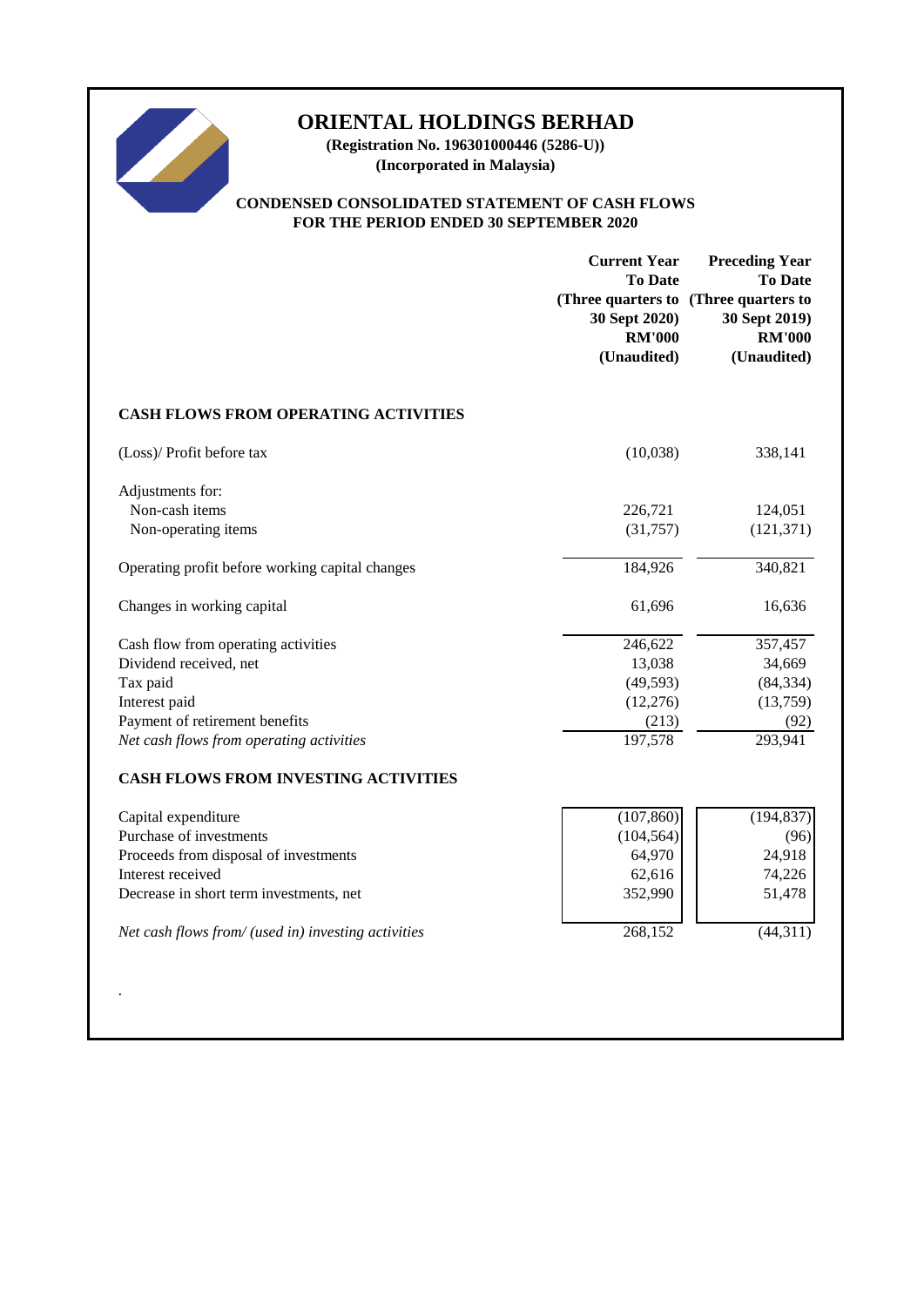|                                                                                                                                     | <b>Current Year</b><br><b>To Date</b><br>(Three quarters to (Three quarters to<br>30 Sept 2020)<br><b>RM'000</b><br>(Unaudited) | <b>Preceding Year</b><br><b>To Date</b><br>30 Sept 2019)<br><b>RM'000</b><br>(Unaudited) |
|-------------------------------------------------------------------------------------------------------------------------------------|---------------------------------------------------------------------------------------------------------------------------------|------------------------------------------------------------------------------------------|
| <b>CASH FLOWS FROM FINANCING ACTIVITIES</b>                                                                                         |                                                                                                                                 |                                                                                          |
| Bank borrowings (net)<br>Lease liabilities (net)<br>Dividends paid to stockholders<br>Fixed deposits pledged for banking facilities | 83,808<br>(5,967)<br>(111, 665)<br>15,047                                                                                       | 94,415<br>(210, 923)<br>(36,037)                                                         |
| Dividends paid to non-controlling interests<br>Proceeds from issue of shares to non-controlling interest                            | (8,880)<br>3,920                                                                                                                | (10,703)                                                                                 |
| Net cash flows used in financing activities                                                                                         | (23, 737)                                                                                                                       | (163, 248)                                                                               |
| Net increase in cash and cash equivalents                                                                                           | 441,993                                                                                                                         | 86,382                                                                                   |
| Cash and cash equivalents at 1 January                                                                                              | 2,222,934                                                                                                                       | 2,959,210                                                                                |
| Effects of exchange rates on cash and cash equivalents                                                                              | (65, 171)                                                                                                                       | 19,259                                                                                   |
| Cash and cash equivalents at 30 September (Note 1)                                                                                  | 2,599,756                                                                                                                       | 3,064,851                                                                                |
|                                                                                                                                     |                                                                                                                                 |                                                                                          |
| <b>NOTE</b>                                                                                                                         |                                                                                                                                 |                                                                                          |
|                                                                                                                                     | <b>RM'000</b>                                                                                                                   | <b>RM'000</b>                                                                            |
| Cash and bank balances                                                                                                              | 1,571,063                                                                                                                       |                                                                                          |
| Fixed deposits                                                                                                                      | 1,507,359                                                                                                                       | 1,262,769<br>2,408,275                                                                   |
| <b>Bank</b> overdrafts<br>Unit trust money market funds                                                                             | (114)<br>214,133                                                                                                                | 95,635                                                                                   |
|                                                                                                                                     | 3,292,441                                                                                                                       | 3,766,679                                                                                |
| 1 Cash and cash equivalents consist of: -<br>Less:<br>Deposits pledged                                                              | (692, 685)                                                                                                                      | (701, 828)                                                                               |

should be read in conjunction with, this interim financial report. The selected explanatory notes form an integral part of, and,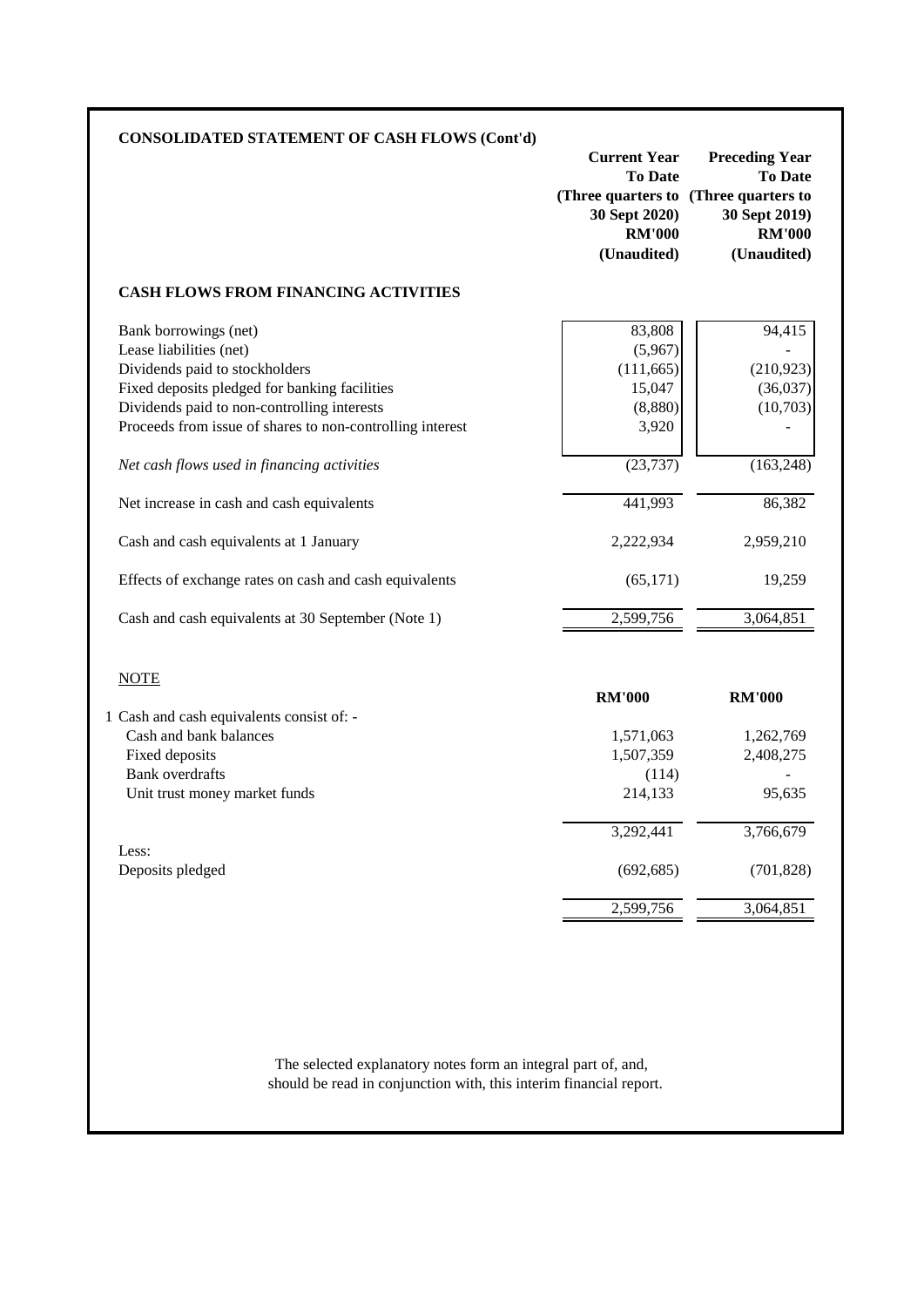# **SELECTED EXPLANATORY NOTES TO THE INTERIM FINANCIAL REPORT 30 SEPTEMBER 2020**

### **1. Basis of Preparation**

The interim financial report is unaudited and has been prepared in compliance with MFRS 134, Interim Financial Reporting and the additional disclosure requirements as in Part A of Appendix 9B of the Revised Listing Requirements.

The interim financial report should be read in conjunction with the most recent annual audited financial statements of the Group for the year ended 31 December 2019. These explanatory notes provide an explanation of events and transactions that are significant to an understanding of the changes in the financial position and performance of the Group since the year ended 31 December 2019.

The accounting policies and methods of computation adopted by the Group in this interim financial report are consistent with the most recent annual audited financial statements for the year ended 31 December 2019.

#### **MFRSs, Amendments to MFRSs and IC Interpretations issued but not yet effective:**

# *MFRSs, interpretations and amendments effective for annual periods beginning on or after 1 June 2020*

• Amendments to MFRS 16*, Leases – Covid-19-Related Rent Concessions*

*MFRSs, interpretations and amendments effective for annual periods beginning on or after 1 January 2021*

• Amendments to MFRS 9*, Financial Instruments,* MFRS 139*, Financial Instruments: Recognition and Measurement,* MFRS 7*, Financial Instruments: Disclosures,* MFRS 4*, Insurance Contracts and*  MFRS 16*, Leases – Interest Rate Benchmark Reform –Phase 2*

# *MFRSs, interpretations and amendments effective for annual periods beginning on or after 1 January 2022*

- Amendments to MFRS 1, *First-time Adoption of Malaysian Financial Reporting Standards (Annual Improvements to MFRS Standards 2018−2020)*
- Amendments to MFRS 3, *Business Combinations – Reference to the Conceptual Framework*
- Amendments to MFRS 9, *Financial Instruments (Annual Improvements to MFRS Standards 2018−2020)*
- Amendments to Illustrative Examples accompanying MFRS 16, *Leases (Annual Improvements to MFRS Standards 2018−2020)*
- Amendments to MFRS 116, *Property, Plant and Equipment − Proceeds before Intended Use*
- Amendments to MFRS 137, *Provisions, Contingent Liabilities and Contingent Assets − Onerous Contracts − Cost of Fulfilling a Contract*
- Amendments to MFRS 141, *Agriculture (Annual Improvements to MFRS Standards 2018−2020)*

# *MFRSs, interpretations and amendments effective for annual periods beginning on or after 1 January 2023*

- MFRS 17, *Insurance Contracts*
- Amendments to MFRS 101, *Presentation of Financial Statements – Classification of Liabilities as Current or Non-current*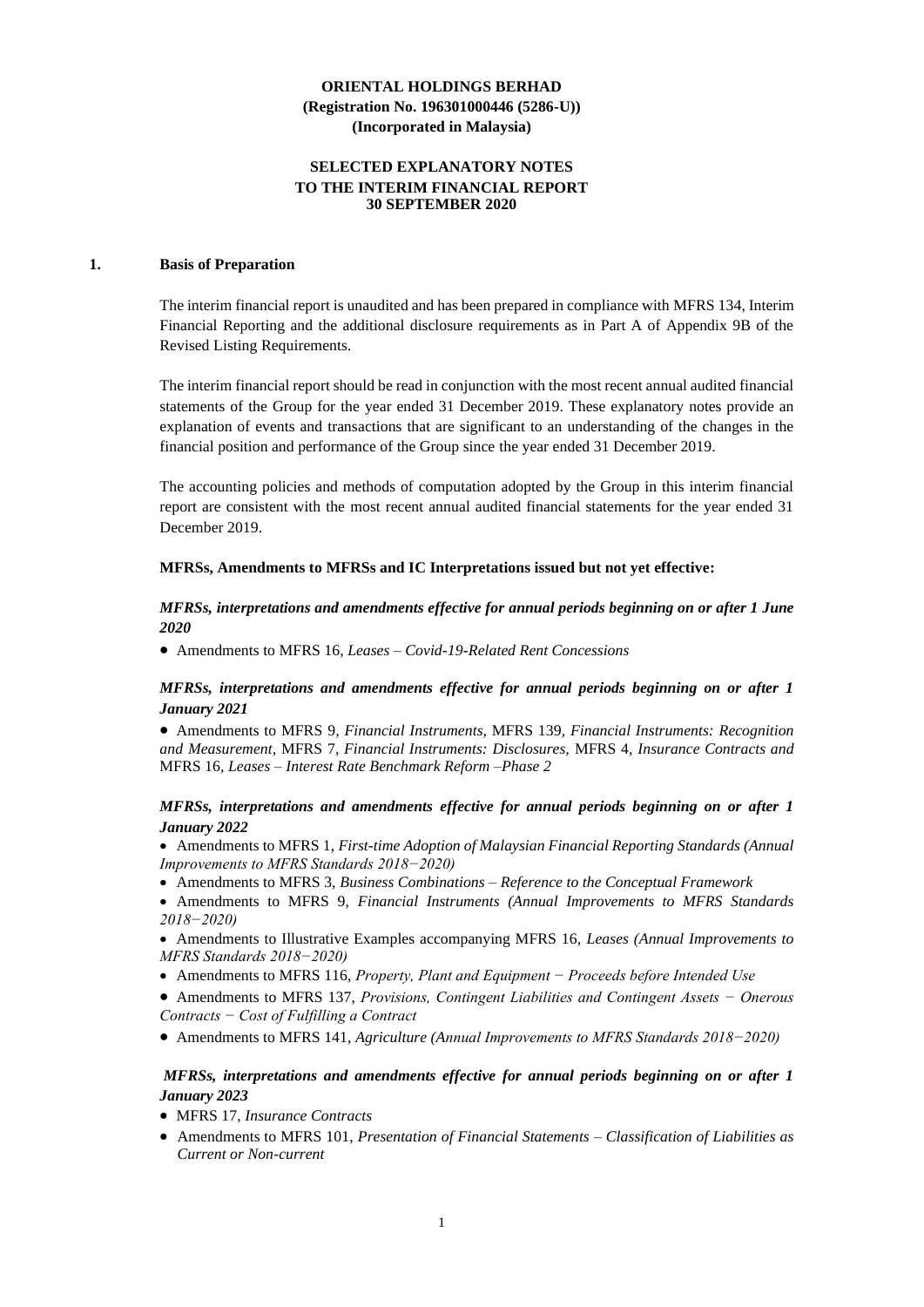## **SELECTED EXPLANATORY NOTES TO THE INTERIM FINANCIAL REPORT 30 SEPTEMBER 2020 (Cont'd)**

### **1. Basis of Preparation (Cont'd)**

*MFRSs, interpretations and amendments effective for annual periods beginning on or after a date yet to be confirmed*

• Amendments to MFRS 10, *Consolidated Financial Statements* and MFRS 128, *Investments in Associates and Joint Ventures – Sale or Contribution of Assets between an Investor and its Associate or Joint Venture*

The Group will adopt the above pronouncements when they become effective in the respective financial periods. These pronouncements are not expected to have a material impact to the financial statements of the Group upon their initial recognition.

### **2. Auditors' Qualification**

There's no qualification on the audit report of the preceding annual financial statements of Oriental Holdings Berhad.

### **3. Seasonal Cyclical Factors**

Majority of the business operations of the Group are generally in tandem with the prevailing economic conditions where the Group operates with the exception of a few sectors. Commodity price is the most significant determinant of the level of profitability for the plantation sector although seasonal factor such as climatic condition also plays a part in determining the production level. The tourism sector will generally perform better during the major festive and holiday seasons.

# **4. Exceptional Items**

There were no material exceptional items for the period under review.

### **5. Changes in Estimates**

There were no material changes in estimates of amounts reported in prior financial period.

#### **6. Debt and Equity Securities**

There were no issuance and repayment of debt and equity stocks, stock buy-backs, stock cancellations, stocks held as treasury stocks and resale of treasury stocks for the current financial period to date.

### **7. Dividends Paid**

Since the end of the previous financial year, the Company paid a single tier final dividend of 8 sen per ordinary stock and single tier final special dividend of 10 sen per ordinary stock (2018 : a single tier final dividend of 8 sen per ordinary stock and single tier final special dividend of 20 sen per ordinary stock) totalling RM111,665,129 in respect of the financial year ended 31 December 2019 on 7 August 2020.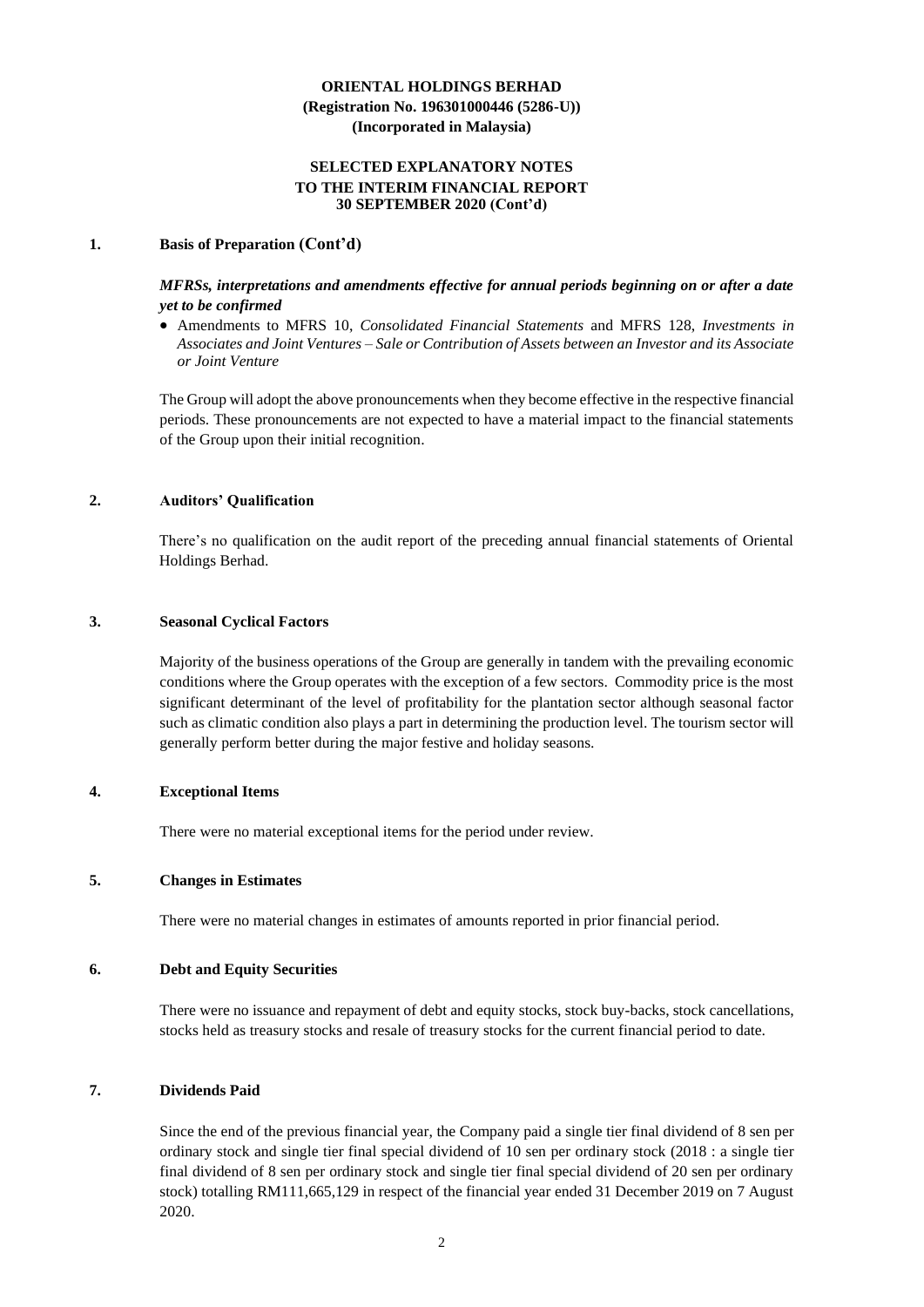# **SELECTED EXPLANATORY NOTES TO THE INTERIM FINANCIAL REPORT 30 SEPTEMBER 2020 (Cont'd)**

# **8. Segment Revenue and Results**

| 30 September 2020               | Automotive<br>and related<br>products<br><b>RM'000</b> | <b>Plastic</b><br>products<br><b>RM'000</b> | <b>Hotels</b> and<br>resorts<br><b>RM'000</b> | <b>Plantation</b><br><b>RM'000</b> | <b>Investment</b><br>holding<br><b>RM'000</b> | <b>Investment</b><br>properties &<br>trading of<br>building<br>material<br>products<br><b>RM'000</b> | Healthcare<br><b>RM'000</b> | Total of all<br>segments<br><b>RM'000</b> | Reconciliation/<br><b>Elimination</b><br><b>RM'000</b> | <b>Notes</b> | <b>Total per</b><br>consolidated<br>financial<br>statements<br><b>RM'000</b> |
|---------------------------------|--------------------------------------------------------|---------------------------------------------|-----------------------------------------------|------------------------------------|-----------------------------------------------|------------------------------------------------------------------------------------------------------|-----------------------------|-------------------------------------------|--------------------------------------------------------|--------------|------------------------------------------------------------------------------|
| Revenue from external customers | 1,446,365                                              | 143,193                                     | 127,969                                       | 361,724                            | 7,264                                         | 219,397                                                                                              | 68,362                      | 2,374,274                                 |                                                        |              | 2,374,274                                                                    |
| Inter-segment revenue           | 494                                                    | 377                                         | 229                                           | $\overline{\phantom{a}}$           | 11,108                                        | 75                                                                                                   | 53                          | 12,336                                    | (12, 336)                                              |              |                                                                              |
| Total revenue                   | 1,446,859                                              | 143,570                                     | 128,198                                       | 361,724                            | 18,372                                        | 219,472                                                                                              | 68,415                      | 2,386,610                                 | (12, 336)                                              |              | 2,374,274                                                                    |
| <b>Results</b>                  |                                                        |                                             |                                               |                                    |                                               |                                                                                                      |                             |                                           |                                                        |              |                                                                              |
| Segment profit/(loss)           | 96,387                                                 | 1,573                                       | (852)                                         | (61,506)                           | (6,746)                                       | 2,434                                                                                                | (3,380)                     | 27,910                                    | (37,948)                                               | A            | (10,038)                                                                     |
| <b>Assets</b>                   |                                                        |                                             |                                               |                                    |                                               |                                                                                                      |                             |                                           |                                                        |              |                                                                              |
| Segment assets                  | 3,401,028                                              | 370,816                                     | 1,048,726                                     | 2,471,418                          | 596,676                                       | 1,148,468                                                                                            | 215,997                     | 9,253,129                                 | 652,573                                                | $\bf{B}$     | 9,905,702                                                                    |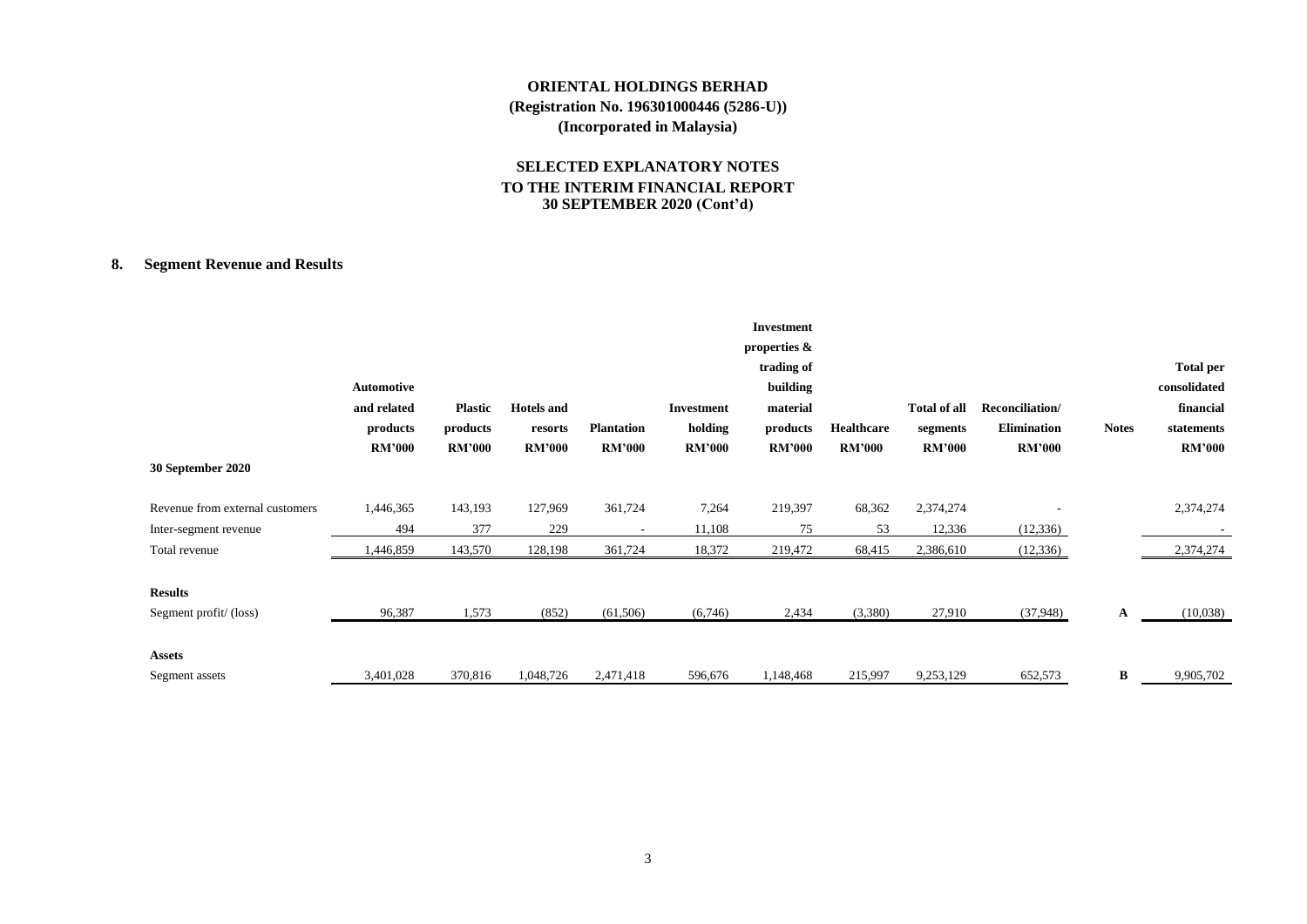### **SELECTED EXPLANATORY NOTES TO THE INTERIM FINANCIAL REPORT 30 SEPTEMBER 2020 (Cont'd)**

# **8. Segment Revenue and Results (Cont'd)**

- *Notes Nature of adjustments and eliminations to arrive at amounts reported in the consolidated interim financial report*
- A The following items are added to/ (deducted from) segment profit to arrive at "Profit before tax" presented in the condensed consolidated statements of comprehensive income:

|                                | 30 September 2020 |
|--------------------------------|-------------------|
|                                | RM'000            |
| Share of results of associates | (25,274)          |
| Finance costs                  | (12.674)          |
|                                | (37.948)          |

B The following items are added to segment assets to arrive at total assets reported in the condensed consolidated statement of financial positions:

|                          | 30 September 2020 |
|--------------------------|-------------------|
|                          | RM'000            |
| Investment in associates | 584,104           |
| Current tax assets       | 30,626            |
| Deferred tax assets      | 37,843            |
|                          | 652,573           |

# **9. Material Post Balance Sheet Events**

There were no material events subsequent to the end of the period under review which have not been reflected in this interim financial report.

# **10. Changes in Group's Composition**

There were no changes in the composition of the Group during the current financial period todate other than the followings:-

(i) The company had on 10 February 2020 subscribed the Rights Issue of 35,620,000 new ordinary shares in Armstrong Auto Parts Sdn Berhad ("AAP") at an issue price of RM1.00 each ("Right Issue") for a total cash consideration of RM 35,620,000. OHB holds 94.79% interest in AAP whereby 91.44% is directly and the remaining 3.35% is held indirectly through a wholly-owned subsidiary.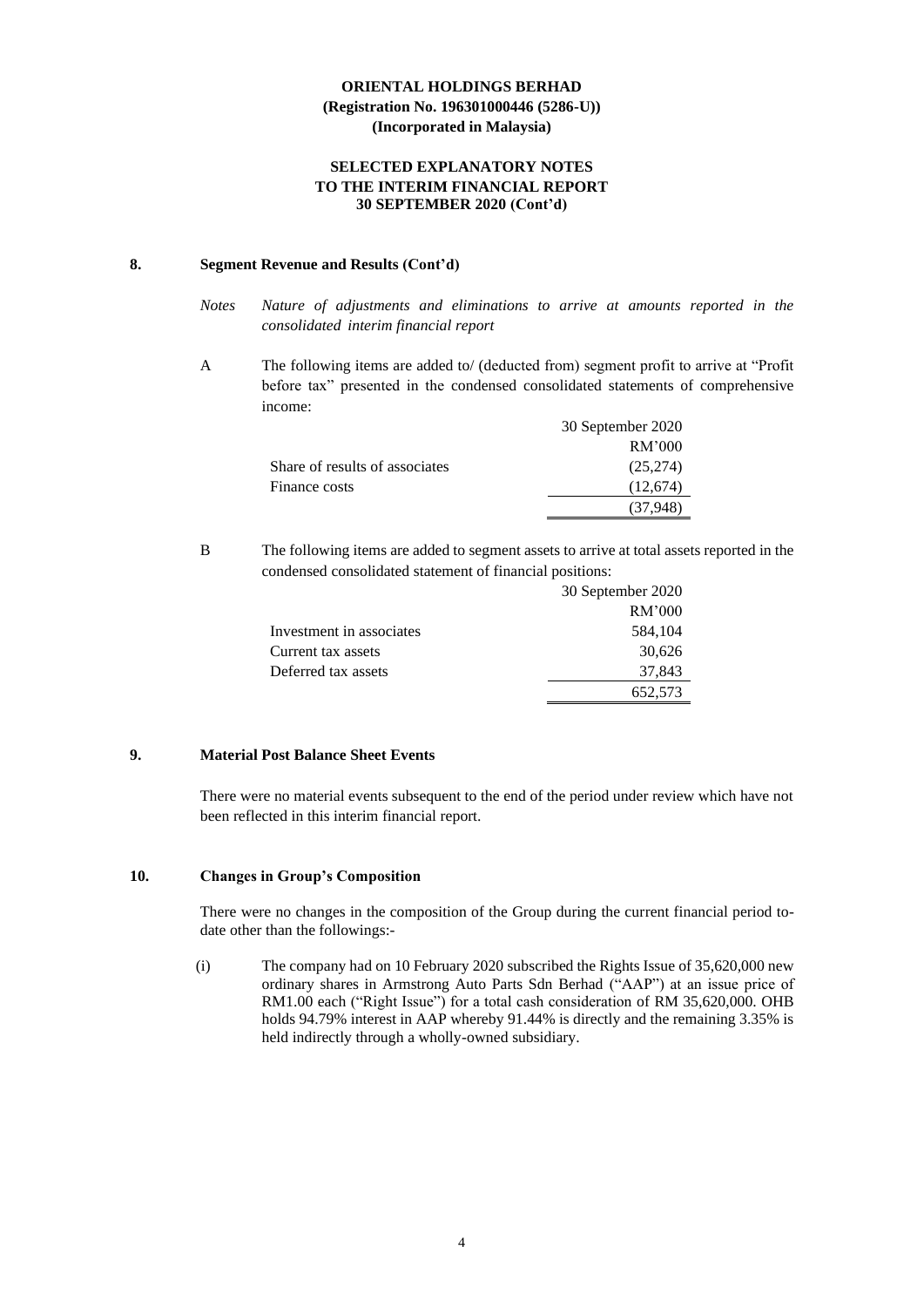### **SELECTED EXPLANATORY NOTES TO THE INTERIM FINANCIAL REPORT 30 SEPTEMBER 2020 (Cont'd)**

#### **10. Changes in Group's Composition (Cont'd)**

(ii) Oriental Industries (Wuxi) Co., Ltd. ("OIW"), a 72.25% owned subsidiary by the Company, 15.25% owned by wholly-owned subsidiary of Oriental International (Mauritius) Co., Ltd. ("OIM") and 12.50% owned subsidiary by Teck See Plastic Sdn. Bhd. which in turn is a 60% owned subsidiary of the Company, had on 16 September 2020 entered into an Equity Transfer Agreement to dispose off their respective investments in OIW to Jiangsu Xinghuida Technology Co., Ltd. for aggregate cash consideration of RMB 116,280,000. The total registered and issued capital of OIW is USD 12,000,000 and is dormant currently. The disposal has obtained the approval of authority on 12 October 2020. Upon the completion of the disposal, OIW shall cease to be a subsidiary of the Company.

#### **11. Changes in Contingent Liabilities and Assets and Changes in Material Litigations**

There were no contingent liabilities and assets at the end of the reporting period.

Neither the Company nor any of its subsidiaries is engaged in any material litigation, either as plaintiff or defendant and the Directors are not aware of any proceedings pending or threatened, against the Company or any of its subsidiaries or of any facts likely to give rise to any proceedings which might materially affect the position or business of the Company or any of its subsidiaries, financially or otherwise.

# **12. Review of Group's Performance**

#### *Overall Review*

The Group recorded year to date revenue of RM 2,374.3 million, a decline of 41.5% or RM 1,687.3 million as compared to RM 4,061.6 million in the corresponding period last year. The decline in revenue was mainly attributed to the lower contribution from the automotive segment by RM 1,500.9 million impacted by the lower number of cars sold from retail operations.

The Group recorded an operating profit of RM 27.9 million (2019: RM 319.4 million), declined by RM 291.5 million mainly due to lower contribution from all business segments.

The Group recorded year to date loss before tax of RM 10.0 million compared to the profit before tax of RM 338.1 million in the corresponding period last year was mainly attributed by lower contribution from automotive and plantation segments as well as share of losses of equity accounted associates.

#### *Segmental Analysis*

Performance for each operating segment is as follows:-

The revenue from the automotive segment decreased by 50.9% to RM 1,446.4 million while operating profit decreased by 62.9% to RM 96.4 million.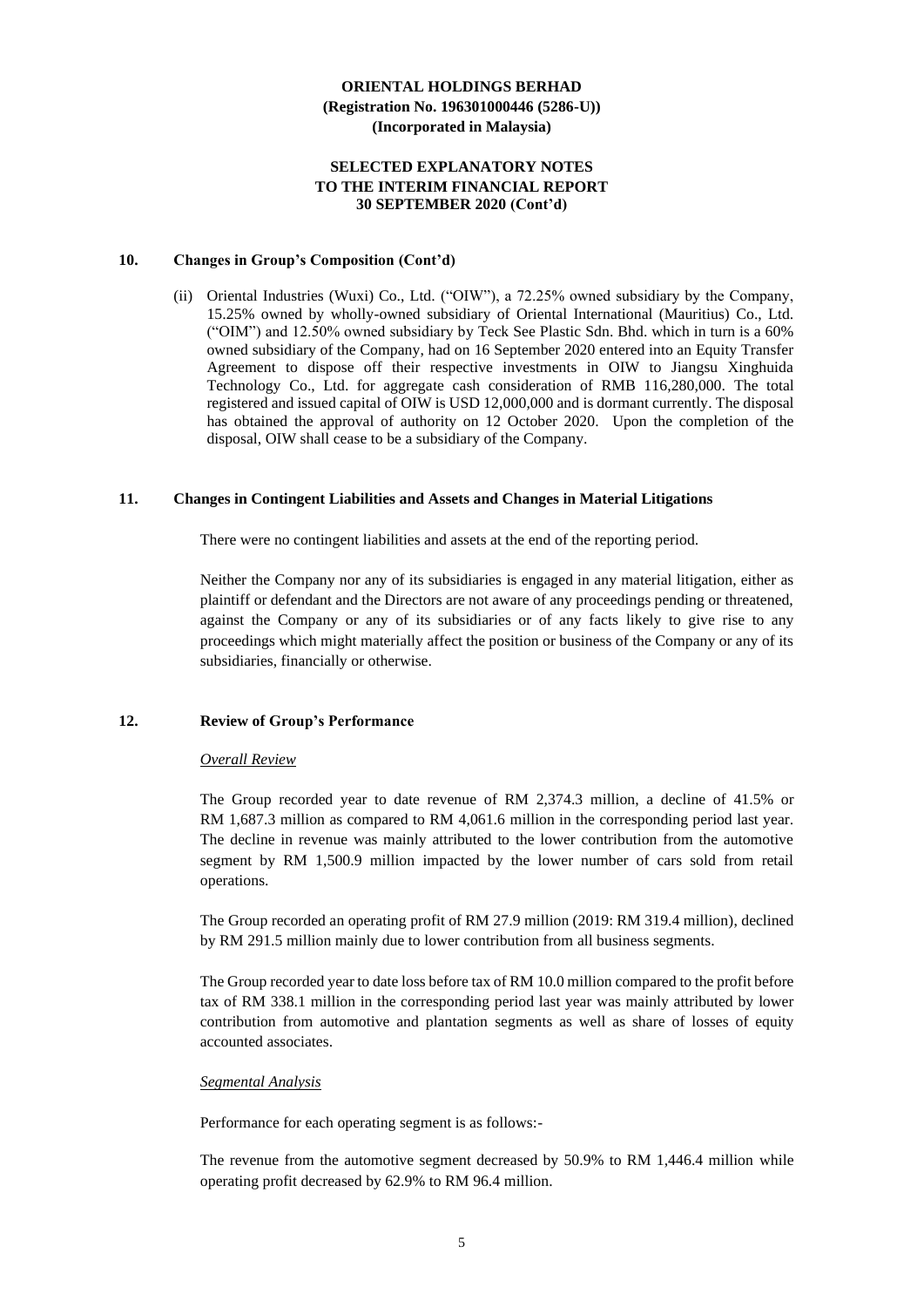### **SELECTED EXPLANATORY NOTES TO THE INTERIM FINANCIAL REPORT 30 SEPTEMBER 2020 (Cont'd)**

#### **12. Review of Group's Performance (Cont'd)**

For the retail operations in Singapore, revenue and operating profit decreased by 55.1% and 57.9% respectively mainly due to the lower number of cars sold by 61.3% as there was no new car registration during Circuit Breaker ("CB") period from 7 April to 1 June 2020. Performance of Singapore retail operations has been slowly recovering following the newly launched Honda City in early September 2020.

For the retail operations in Malaysia, revenue decreased by 42.7% attributed to the 45.8% decline in the number of cars sold with the implementation of the Movement Control Order (MCO), on 18 March 2020 to 12 May 2020 with the suspension of operations for non-essential service providers and manufacturing activities. Honda car sales came to a halt in April and has been slowly recovering from May onwards. The recent launching of the new Honda City and CRV facelift in Quarter 4, will boost the car sales in near future.

The plantation segment generated a revenue of RM 361.7 million, a slight increase of 0.4% compared to corresponding period last year of RM 360.1 million and recorded an operating loss of RM 61.5 million (2019 operating profit : RM 18.3 million). The segment's operating loss was attributable to the unrealised foreign exchange loss of RM 116.3 million (2019 : RM 3.6 million) from the weakening of the IDR against the JPY denominated borrowings.

The plastic segment recorded a decrease in revenue of 30.6% and an operating profit of RM 1.6 million (2019 : RM 6.2 million) mainly attributed to the decline in orders from its automotive and electronics customers and further aggravated by the suspension of production activities following the lock down period of MCO with main customers resumed operation in early June 2020.

Hotels and resorts segment recorded a 44.1% decline in revenue to RM 128.0 million and recorded an operating loss of RM 0.9 million (2019 operating profit: RM 35.4 million). Overall average room rates declined significantly impacting the performance of hotels especially Australia and United Kingdom hotels. The broad-based travel restrictions and travel risk aversion as a result of the global and domestic actions taken to contain the outbreak of COVID-19 have affected the tourism-related activities.

Revenue for the investment holding segment decreased by 63.4% to RM 7.3 million and recorded an operating loss of RM 6.7 million (2019 operating profit : RM 7.8 million) mainly attributable to lower dividend received from other investments and realised foreign exchange loss of RM 5.4 million (2019 realised foreign exchange gain : RM 0.03 million) from the weakening of the MYR against the JPY denominated borrowings.

The investment properties and trading of building material products segment recorded a 2.7% decrease in revenue to RM 219.4 million while recorded an operating profit of RM 2.4 million (2019 operating loss : RM 3.8 million). The segment managed to turnaround into profit as no unrealised foreign exchange loss from intercompany advances (2019 unrealised foreign exchange loss : RM 3.8 million) attributable to repayment of advances in Quarter 4 2019.

Healthcare segment's revenue decreased by 7.1% to RM 68.4 million due to decline in number of patients by 20.9% while still operating at loss of RM 3.4 million (2019 : RM 4.1 million) as a result of high fixed operating cost.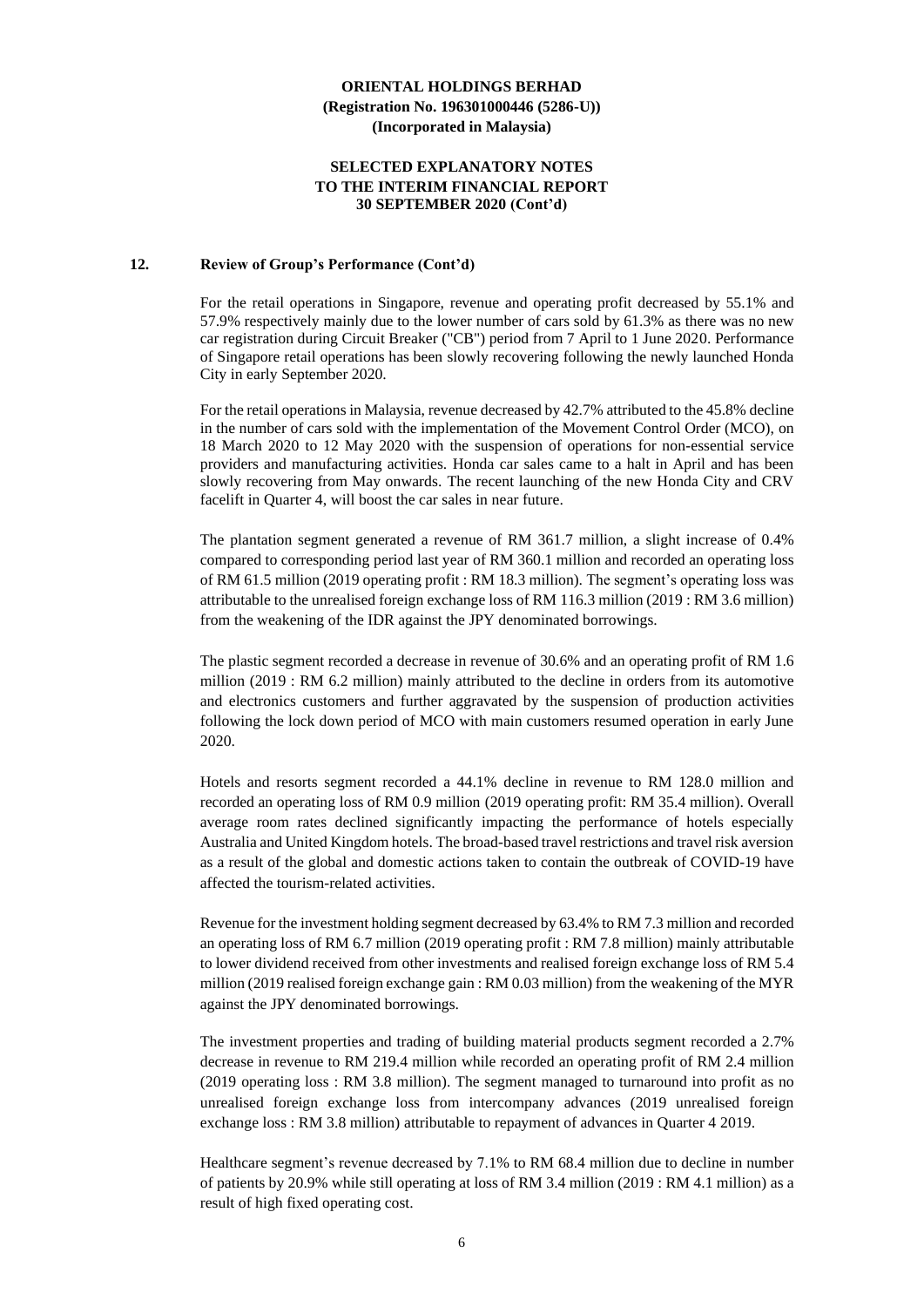### **SELECTED EXPLANATORY NOTES TO THE INTERIM FINANCIAL REPORT 30 SEPTEMBER 2020 (Cont'd)**

# **13. Material Change in Profit/ Loss Before Taxation ("PBT"/ "LBT") reported as compared with the immediate preceding quarter**

#### *Overall Review*

The Group's revenue for the third quarter of 2020 was RM 948.2 million, an increase of RM 478.5 million or 101.9% from RM 469.7 million in Q2FY20, mainly due to higher contribution from automotive segment attributed to the higher number of cars sold for both retail operations in Singapore and Malaysia. The Group recorded an operating loss of RM 37.4 million (Q2FY20 operating profit : RM 198.6 million) mainly due to unrealised foreign exchange loss in Q3FY20 of RM 98.0 million (Q2FY20 unrealised foreign exchange gain : RM 217.7 million) mainly from the weakening of the IDR against the JPY denominated borrowings by the plantation segment.

The Group recorded a loss before tax for Q3FY20 of RM 26.1 million compared to a profit before tax of RM 184.2 million for Q2FY20 mainly derived from the unrealised foreign exchange loss from plantation segment.

#### *Segmental Analysis*

Performances of each operating segment as compared to the immediate preceding quarter are as follows:-

Revenue from automotive segment increased by 191.1% to RM 626.6 million and operating profit increased to RM 44.9 million (Q2FY20 : RM 19.5 million). The increase in revenue and operating profit were mainly due to the higher number of cars sold from retail operations in Malaysia and Singapore as business resumed in May/June after the enforcement of MCO and CB in respective countries since March/April 2020.

Revenue from plantation segment decreased by 28.4% to RM 95.7 million (Q2FY20 : RM 133.6 million) mainly due to decrease in CPO and PK sales volume by 40.9% and 28.8% respectively while recorded an operating loss of RM 73.8 million compared to operating profit of RM 197.6 million for Q2FY20. The segment's operating loss was attributable to the unrealised foreign exchange loss of RM 92.7 million (Q2FY20 unrealised foreign exchange gain : RM 209.9 million) from the weakening of the IDR against the JPY denominated borrowings.

Revenue for plastic segment increased by 110.4% to RM 66.5 million (Q2FY20 : RM 31.6 million) while recorded an operating profit of RM 4.6 million (Q2FY20 : RM 1.1 million). The improvement in plastic segment performance was attributable to higher demand by consumers subsequent to uplift of MCO and the stimulus package introduced by the Government on the full exemption of sales tax for the locally assembled vehicles from mid-June to end-December 2020.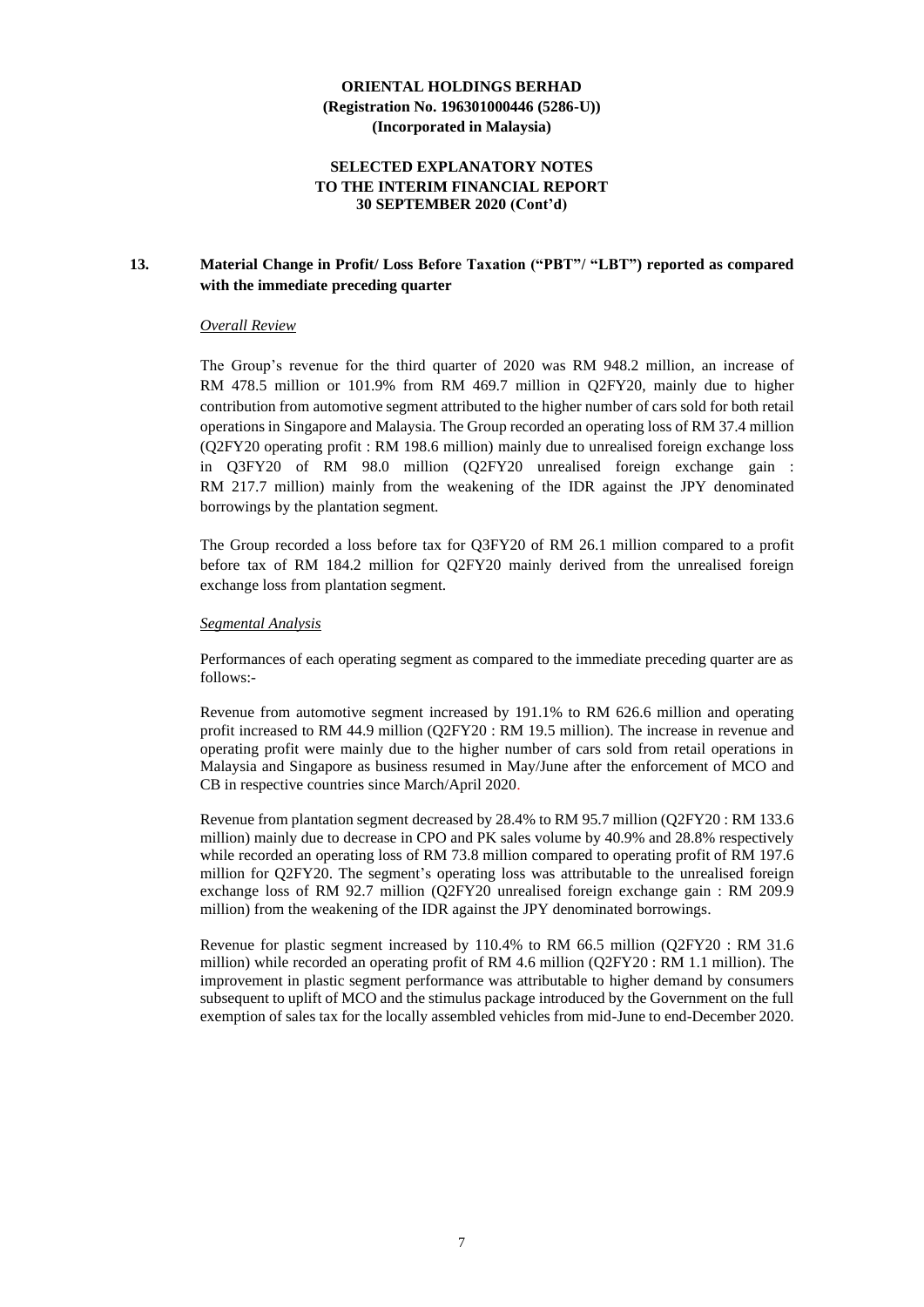### **SELECTED EXPLANATORY NOTES TO THE INTERIM FINANCIAL REPORT 30 SEPTEMBER 2020 (Cont'd)**

# **13. Material Change in Profit/ Loss Before Taxation ("PBT"/ "LBT") reported as compared with the immediate preceding quarter (Cont'd)**

Revenue for hotels and resorts segment increased by 52.8% to RM 38.8 million (Q2FY20 : RM 25.4 million) while recorded an operating loss of RM 1.9 million (Q2FY20 : RM 5.5 million) in line with the recovery of hotels' average occupancy rate and average room rate especially New Zealand hotels following the uplifting of lock down in May with more hotel stays during ski season from domestic market in Quarter 3.

Investment holding segment recorded a constant revenue at RM 2.4 million for both quarters while recorded an operating loss of RM 14.1 million (Q2FY20 : RM 9.6 million). Higher operating loss was mainly due to the realised foreign exchange loss of RM 4.2 million (Q2FY20 : RM 1.0 million) from the weakening of the MYR against the JPY denominated borrowings.

Revenue for investment properties and trading of building material products segment increased by 107.8% to RM 93.1 million (Q2FY20 : RM 44.8 million) and recorded an operating profit of RM 2.2 million (Q2FY20 operating loss : RM 1.3 million) in line with improvement in sales order as the segment resumed its operation subsequent to uplift of MCO in May 2020.

Revenue for healthcare segment increased by 50.9% to RM 25.2 million (Q2FY20 : RM 16.7 million) and recorded an operating profit of RM 0.6 million (Q2FY20 operating loss : RM 3.2 million) in line with increase of 57.3% in the total number of patients in the current quarter compared to Q2FY20.

### **14. Current Year Prospects**

On 11 March 2020, the World Organisation declared the COVID-19 outbreak to be a pandemic.

The Group's performance was impacted by the global and domestic actions taken to contain the outbreak.

The implementation and subsequent extension of the Movement Control Order (MCO) have dampen economic activity following the suspension of operations by non-essential service providers and lower operating capacity of manufacturing firms.

In Malaysia, the government had imposed the Movement Control Order from 18 March 2020 to 12 May 2020. The Singapore government had also imposed similar lock down measures (Circuit Breaker) from 7 April 2020 to 1 June 2020.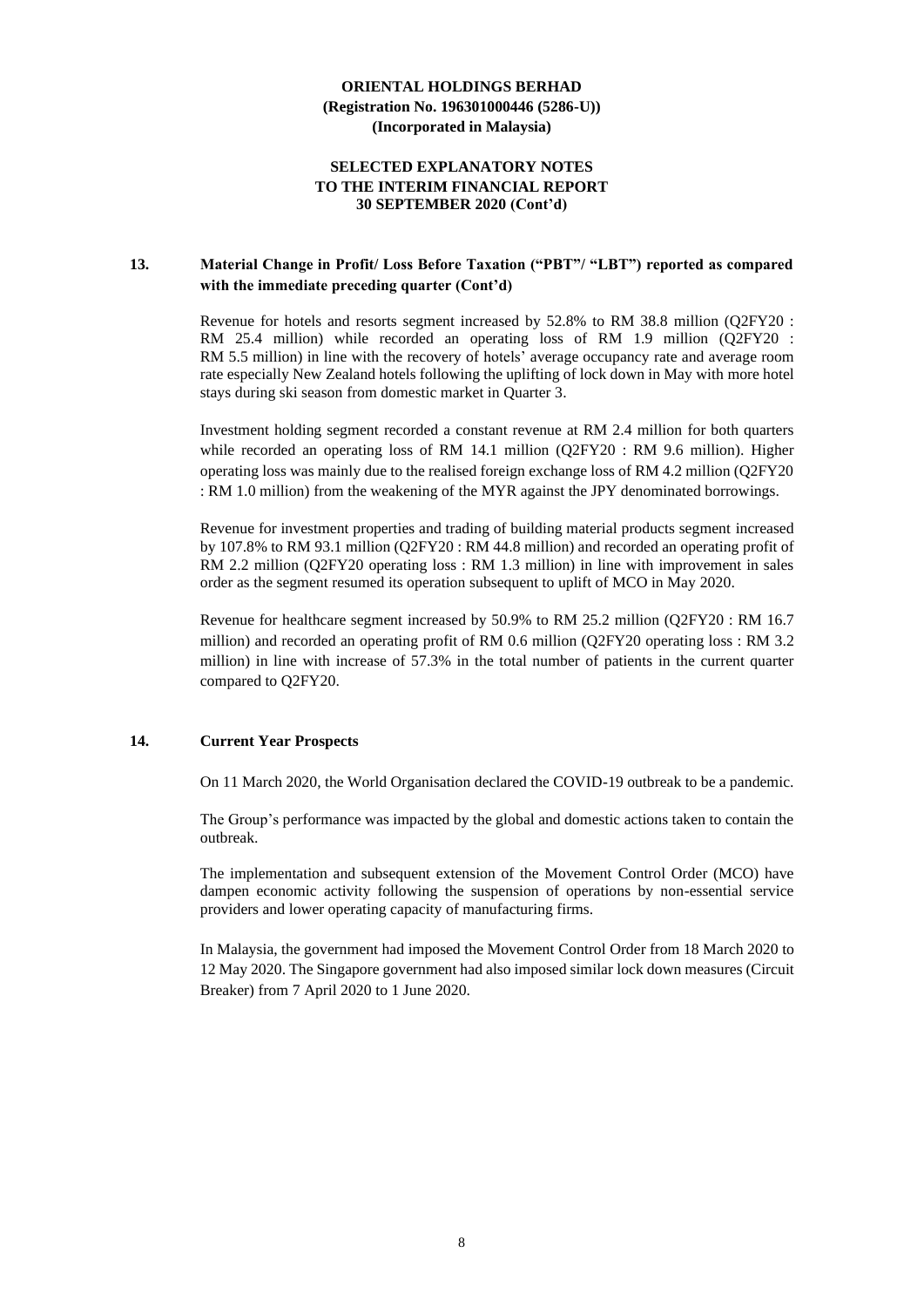### **SELECTED EXPLANATORY NOTES TO THE INTERIM FINANCIAL REPORT 30 SEPTEMBER 2020 (Cont'd)**

### **14. Current Year Prospects (Cont'd)**

Private consumption is expected to be affected by weak labour market conditions, mobility restrictions and subdued sentiments.

The automotive segment will continue to contribute to the Group's performance under very competitive market conditions with strong and aggressive promotional campaigns by car companies keen to grow their market shares. Honda Malaysia has recently launched the new Honda City and CRV facelift in Quarter 4.

The plastic segment continues to face competitive environment from other domestic industry players and will be impacted by disruptions in the global supply chain and limited growth in the local automotive industry. Management will continue to exercise cost rationalisation, productivity improvement and source for new business ventures to improve the performance of the segment.

The plantation segment will take necessary steps to ensure that all estates and mills remain efficient, cost effective and competitive. The forex exposure of the JPY loans will be closely monitored and managed. The segment's fourth oil mill in South Sumatra, Indonesia has commenced its milling operation in early November 2020, hence will contribute positively to the segment performance moving forward.

The hotels and resorts segment has been affected by the major lock downs happening across the world. Hotel in United Kingdom has been closed for business since April 2020 following the lock down and expected to resume business operation in early next year.

Healthcare segment will continue to focus on strengthening brand awareness and positioning the hospital for sustainable growth. Following the MCO that arose with the current COVID-19 pandemic, there was a sharp decline in patient admissions. Patient sentiments has been gradually improve following the easing of MCO restrictions.

The Board is mindful of the seismic shifts that the COVID-19 pandemic has brought about to the domestic and global economies. The Board will navigate the challenges ahead and formulate plans to strengthen further the Group's solid foundation for a sustainable growth.

# **15. Variance of Actual Profit from Forecast Profit/Profit Guarantee**

Not Applicable.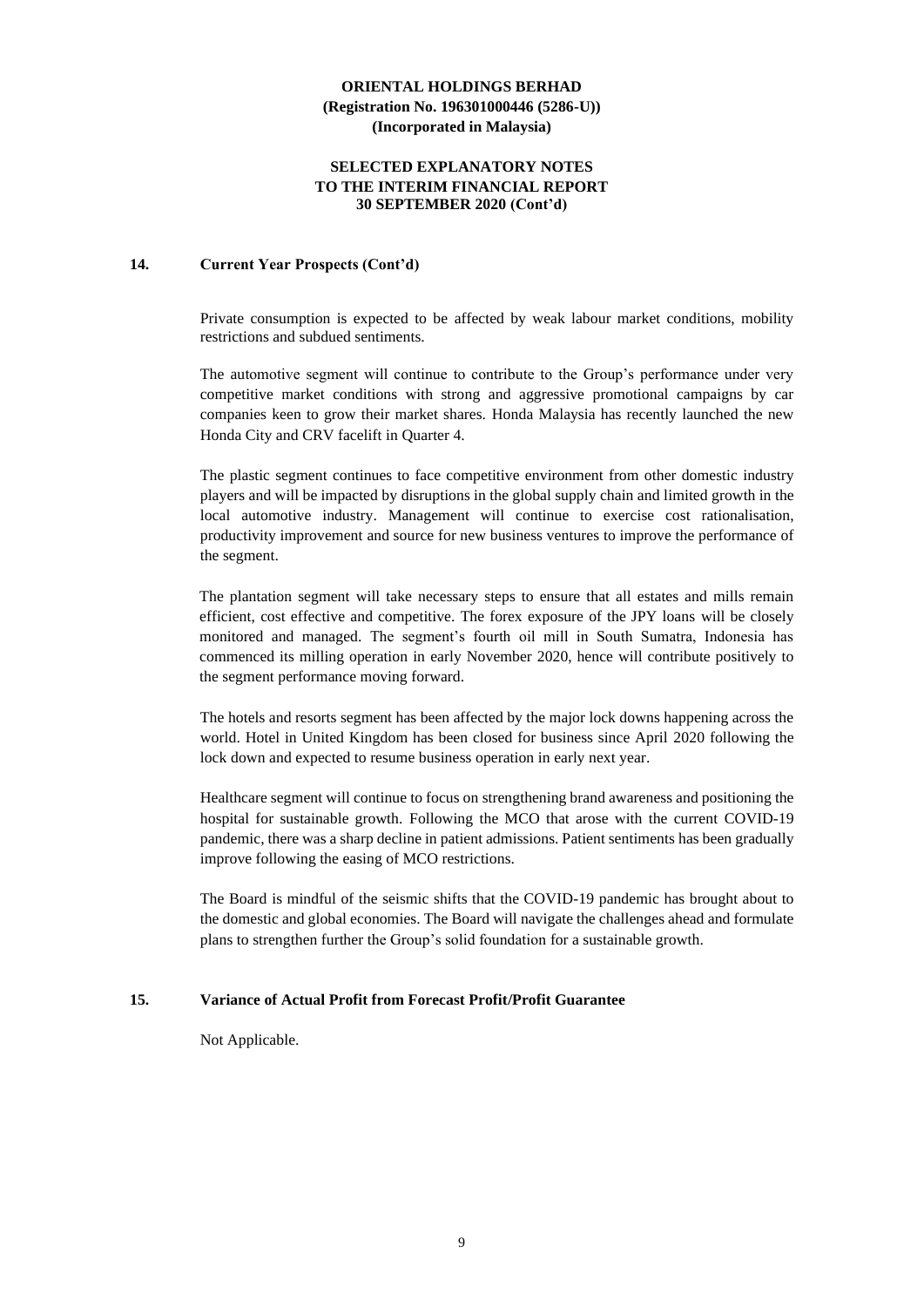# **SELECTED EXPLANATORY NOTES TO THE INTERIM FINANCIAL REPORT 30 SEPTEMBER 2020 (Cont'd)**

# **16. Taxation**

|                       | <b>Individual Quarter</b> |               | <b>Cumulative Quarter</b> |               |  |
|-----------------------|---------------------------|---------------|---------------------------|---------------|--|
|                       | Current                   | Preceding     | Current                   | Preceding     |  |
|                       | Year                      | Year          | Year                      | Year          |  |
|                       | Quarter                   | Quarter       | To date                   | To date       |  |
|                       | 30 Sept 20                | 30 Sept 19    | 30 Sept 20                | 30 Sept 19    |  |
|                       | <b>RM'000</b>             | <b>RM'000</b> | <b>RM'000</b>             | <b>RM'000</b> |  |
|                       | (Unaudited)               | (Unaudited)   | (Unaudited)               | (Unaudited)   |  |
| Current taxation      |                           |               |                           |               |  |
| Malaysian taxation    |                           |               |                           |               |  |
| - Based on profit for |                           |               |                           |               |  |
| the period            | 912                       | 1,735         | 3,284                     | 8,715         |  |
| - Under/(Over)        |                           |               |                           |               |  |
| provision in          |                           |               |                           |               |  |
| respect of prior      |                           |               |                           |               |  |
| period                | $\mathfrak{Z}$            | (173)         | 61                        | 10,701        |  |
|                       | 915                       | 1,562         | 3,345                     | 19,416        |  |
| Foreign taxation      |                           |               |                           |               |  |
| - Based on profit for |                           |               |                           |               |  |
| the period            | 10,991                    | 18,994        | 34,747                    | 54,811        |  |
|                       | 11,906                    | 20,556        | 38,092                    | 74,227        |  |
|                       |                           |               |                           |               |  |
| Deferred taxation     |                           |               |                           |               |  |
| Current period        | (3,005)                   | 1,457         | 149                       | 2,478         |  |
| Over provision in     |                           |               |                           |               |  |
| respect of prior      |                           |               |                           |               |  |
| period                |                           | (1)           | (3,293)                   | (109)         |  |
|                       | (3,005)                   | 1,456         | (3,144)                   | 2,369         |  |
|                       | 8,901                     | 22,012        | 34,948                    | 76,596        |  |

# **17. Status of Corporate Proposals**

There were no corporate proposals that have been announced by the Company but not completed at the date of this announcement except for the Stock Buy-Back which was approved by the stockholders at the Annual General Meeting on 15 July 2020 for the buy-back of up to 10% or up to 62,039,363 ordinary stocks. There were no stocks buy-back for the period to date.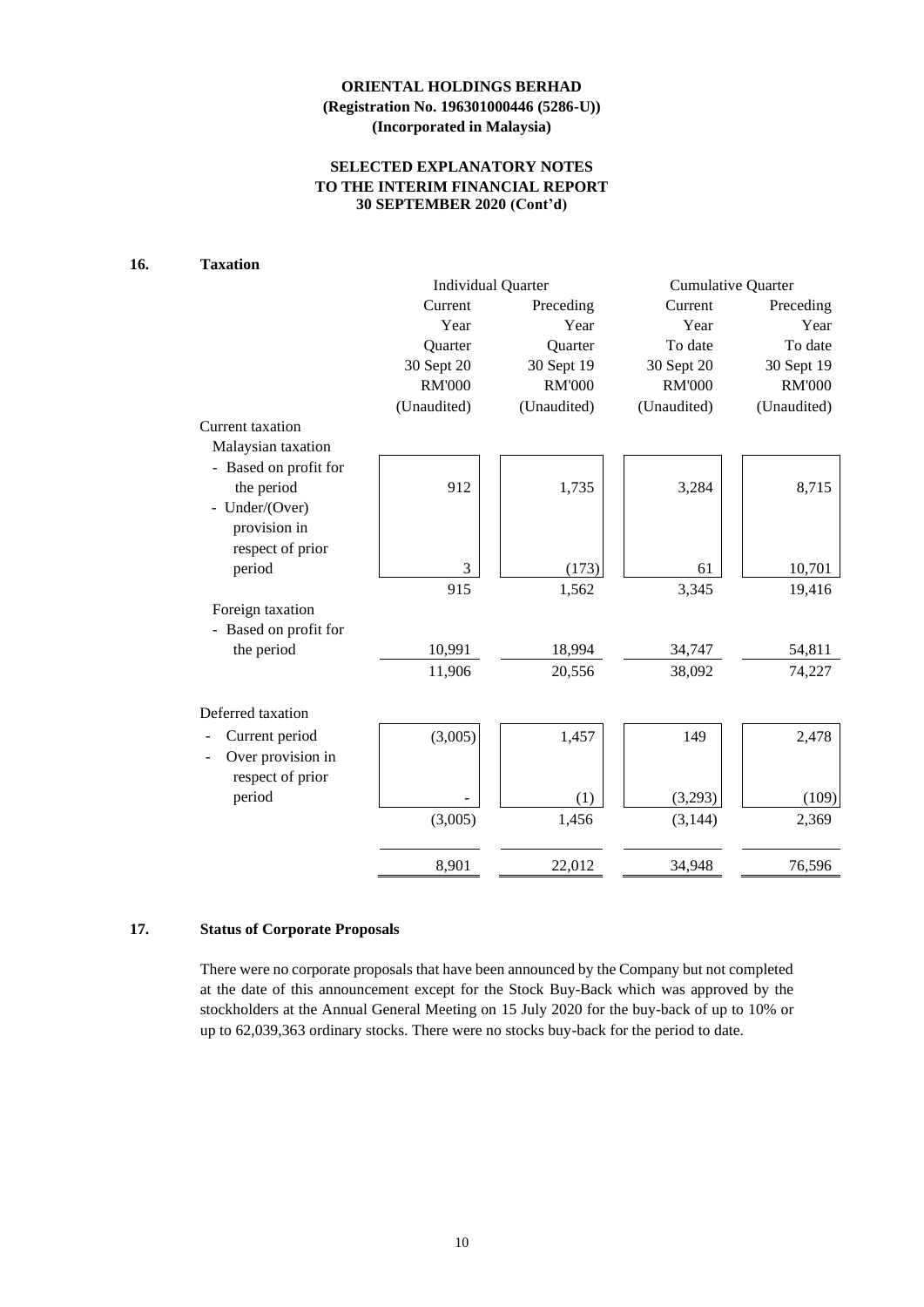# **SELECTED EXPLANATORY NOTES TO THE INTERIM FINANCIAL REPORT 30 SEPTEMBER 2020 (Cont'd)**

# **18. Group Borrowings**

|                         | Borrowings denominated in |                    |                                  |                                                   |                                                           |  |  |
|-------------------------|---------------------------|--------------------|----------------------------------|---------------------------------------------------|-----------------------------------------------------------|--|--|
|                         | <b>Interest</b>           | Ringgit            | ← Foreign Currencies             |                                                   |                                                           |  |  |
| <b>Short Term</b>       | rate %                    | <b>RM'000</b><br>I | <b>Source</b><br><b>Currency</b> | RM<br>Equivalent<br><b>RM'000</b><br>$\mathbf{I}$ | <b>Total</b><br><b>RM'000</b><br>$\mathbf{I}+\mathbf{II}$ |  |  |
| Borrowings – secured    |                           |                    |                                  |                                                   |                                                           |  |  |
| -Revolving credit       | $4.8 - 5.1$               | 5,000              |                                  |                                                   | 5,000                                                     |  |  |
|                         | $0.9 - 1.5$               |                    | JPY 32.630 billion               | 1,284,819                                         | 1,284,819                                                 |  |  |
|                         | $2.1 - 2.3$               |                    | SGD 0.066 billion                | 192,989                                           | 192,989                                                   |  |  |
|                         |                           |                    |                                  | 1,477,808                                         | 1,482,808                                                 |  |  |
| -Term loans             | 1.7                       |                    | SGD 0.001 billion                | 1,780                                             | 1,780                                                     |  |  |
| -Bank overdraft         | 7.2                       | 114                |                                  |                                                   | 114                                                       |  |  |
| Borrowings – unsecured  |                           |                    |                                  |                                                   |                                                           |  |  |
| -Bankers acceptance     | $2.5 - 3.7$               | 16,525             |                                  |                                                   | 16,525                                                    |  |  |
| -Revolving credit       | $0.9 - 2.7$               | 8,000              | JPY 16.515 billion               | 650,113                                           | 658,113                                                   |  |  |
|                         |                           | 29,639             |                                  | 2,129,701                                         | 2,159,340                                                 |  |  |
| <b>Long Term</b>        |                           |                    |                                  |                                                   |                                                           |  |  |
| Term loans - secured    | $1.7 - 4.3$               | 2,619              | SGD 0.013 billion                | 39,866                                            | 42,485                                                    |  |  |
|                         |                           | 2,619              |                                  | 39,866                                            | 42,485                                                    |  |  |
| <b>Total Borrowings</b> |                           | 32,258             |                                  | 2,169,567                                         | 2,201,825                                                 |  |  |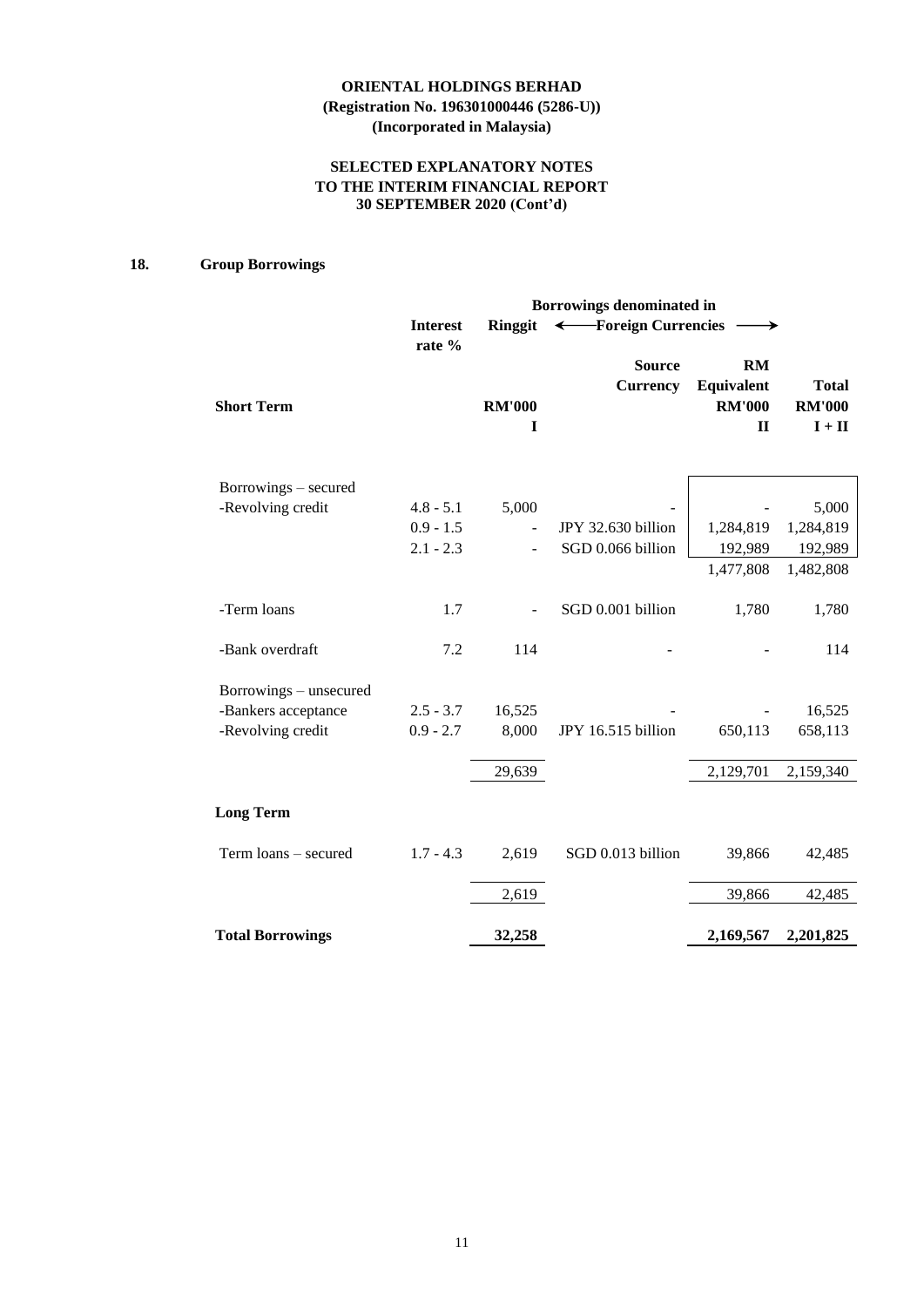### **SELECTED EXPLANATORY NOTES TO THE INTERIM FINANCIAL REPORT 30 SEPTEMBER 2020 (Cont'd)**

# **19. Trade receivables**

The ageing analysis of trade receivables (included under trade and other receivables category) as at 30 September 2020 is as follows:

|                             | <b>RM'000</b> | $\frac{6}{9}$ |
|-----------------------------|---------------|---------------|
| Not past due                | 192,003       | 88.5          |
| Past due less than 3 months | 20,025        | 9.2           |
| Past due 3-6 months         | 3,884         | 1.8           |
| Past due 6-12 months        | 62            | 0.0           |
| Past due more than 1 year   | 988           | 0.5           |
|                             | 216,962       | 100.0         |

The Group did not impair the past due trade receivables but monitor these receivables closely. No bad and past due debts are anticipated that could materially affect the financial results and financial position of the Group as a whole.

### **20. Changes in Material Litigations**

Not applicable.

#### **21. Dividend Proposed**

The Board of Directors proposed an interim dividend of 6 sen per ordinary stock (2019 : 12 sen per ordinary stock) totalling RM37,221,710 in respect of the financial year ending 31 December 2020. The dividend will be payable on 21 January 2021 to depositors registered in the Record of Depositors at close of business on 31 December 2020.